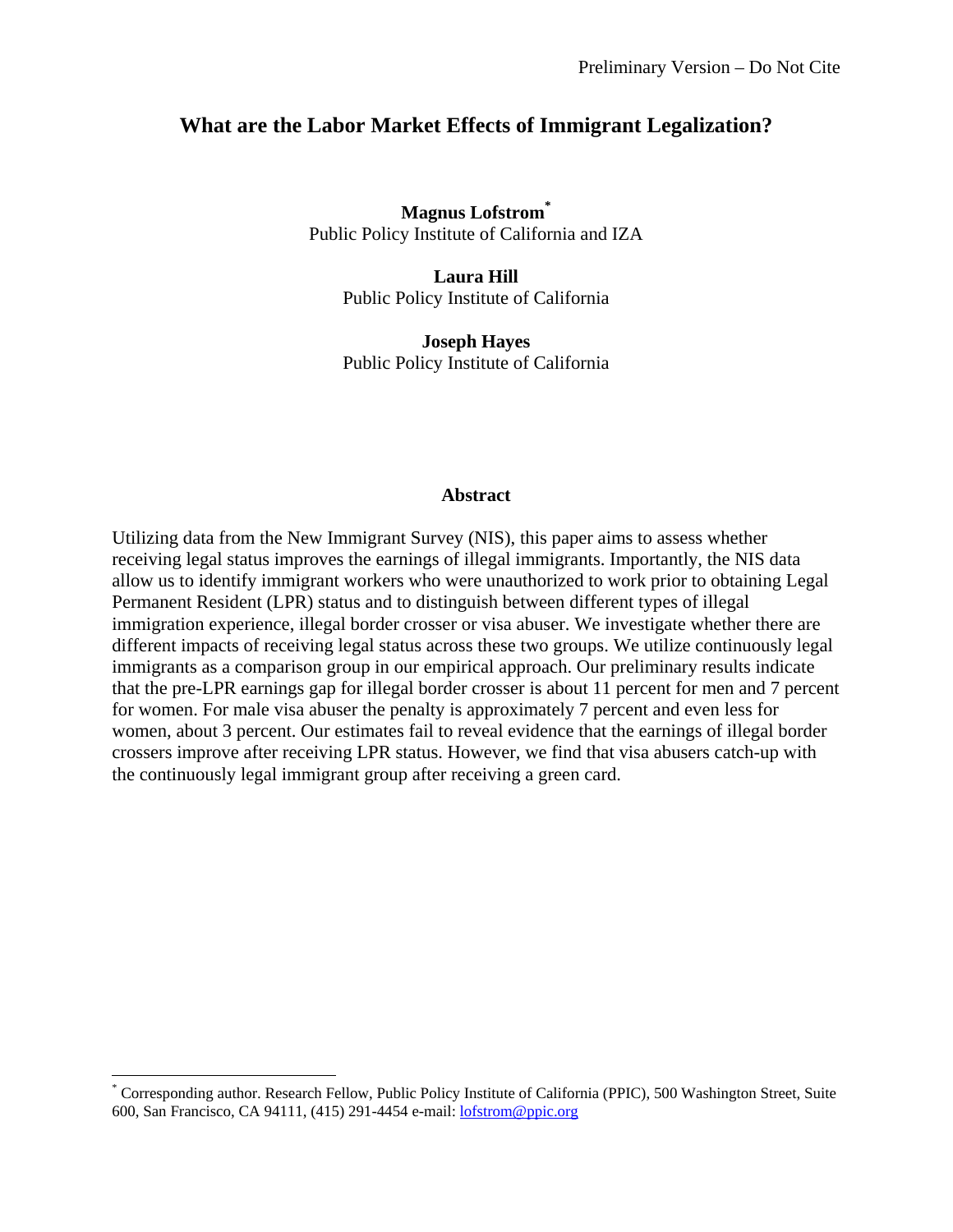#### **1. Introduction**

Recent estimates suggest the United States is home to approximately 12 million illegal immigrants (Hoefer, Rytina and Baker, 2008; Passel and Cohn, 2008). The impact of these immigrants on the economy is of ongoing concern to Americans. Policymakers continue to face difficult decisions about whether and how to legalize some of these immigrants. Central to their decision making is weighing the costs and benefits of legalization to the economy, immigrants, and their families, should they be eligible to work legally and reside here permanently. An important factor affecting these costs and benefits is the impact of legalization on employment outcomes. Past research suggests that illegal immigrants granted amnesty earn more as a result of their changing legal status (e.g. Kossoudji and Cobb-Clark, 2002). Should some form of legalization occur, this action could reshape labor force outcomes for millions of undocumented immigrants, as well as have implications for the economy in general.

In this paper we analyze how receiving Legal Permanent Resident (LPR) status affects the earnings of individuals who previously worked illegally in the U.S. Importantly, using recent data from the New Immigrant Survey (NIS), we explore whether such potential effects differ between unauthorized workers who crossed the border illegally and workers who violated the terms of a temporary visa.

Recent approaches to the question of economic benefits of legalization have generally shown an earnings penalty for undocumented status and an increase in earnings resulting from legalization, often with varying results by gender and differing returns to English skills and other human capital. Studies have applied various methods utilizing almost exclusively the Legalized Population Survey (LPS). These data have the advantage that survey respondents are observed in the working population before and after legalization. One challenge faced though is how to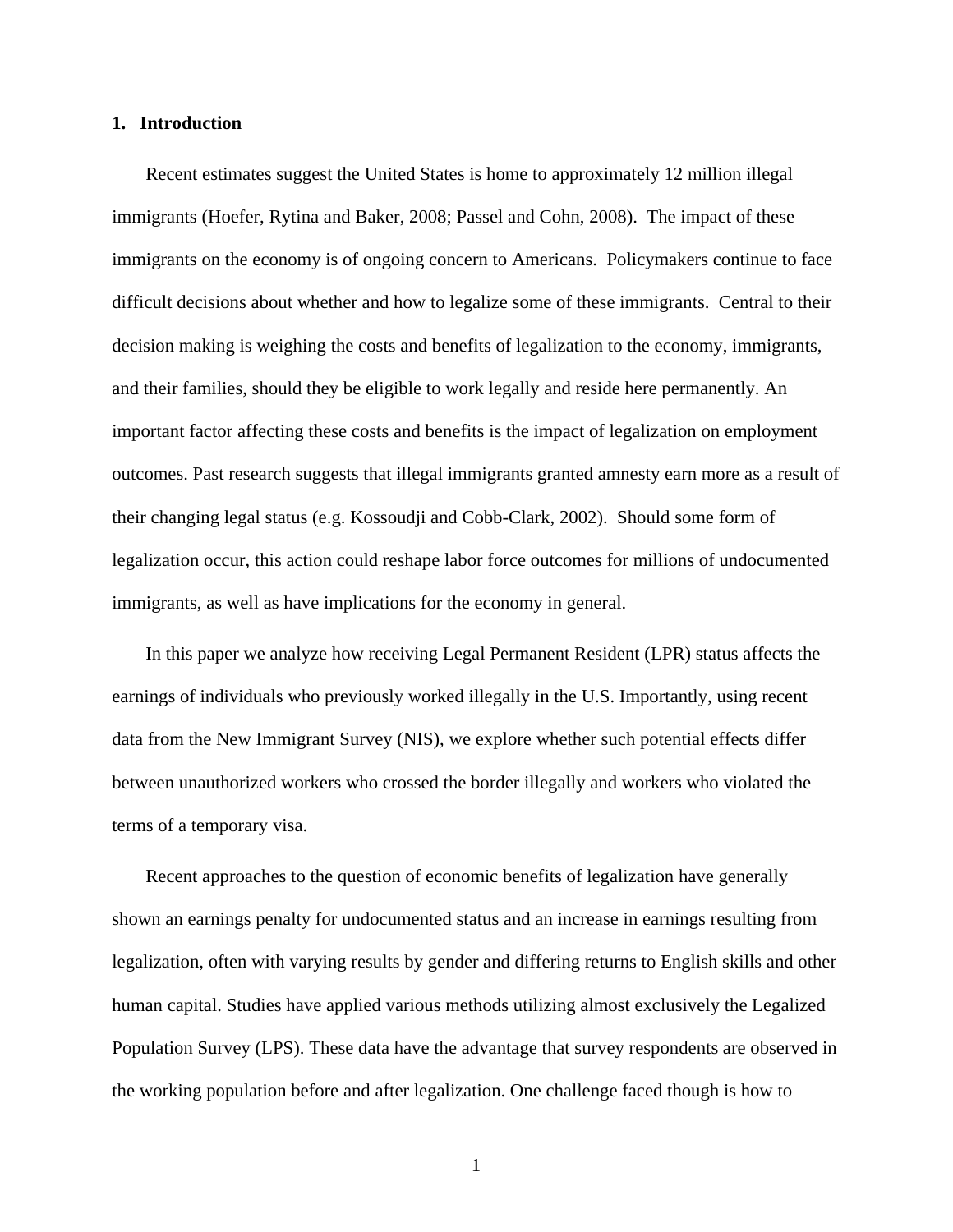construct a suitable comparison group of legal immigrants whose earnings can be meaningfully compared to those of the newly legalized group. All of the existing studies have in common that they take advantage of the 1986 Immigration Reform and Control Act (IRCA), which granted legal status to many previously illegal immigrants.

Rivera-Batiz (1999) uses the Legalized Population Survey (LPS) – a panel dataset of formerly undocumented immigrants who received legal status under IRCA – to examine the earnings of undocumented Mexican workers. He then uses the 1990 census to compare these with the earnings of the overall Mexican-born working population in the U.S. This analysis reveals a wage penalty for men and women of 14 and 26 percentage points for men and women, respectively, vis-à-vis the comparable legal working population. He goes on to compare the earnings of legalized immigrants earnings pre- and post-IRCA, finding an increase of 13 percentage points for men and 17 for women.

 Kossoudji and Cobb-Clark (2002) also examine the effect of the IRCA legalizations, employing the LPS to focus on the earnings of Mexican and Central American men. They use the National Longitudinal Survey of Youth (NLSY) to construct a comparison group of nativeborn Latino men, and estimate the wage penalty for unauthorized status to be between 14 and 24 percent. They estimate the earnings benefit of legalization to be a rather modest six percent, and they attribute these gains to increased occupational mobility – in particular, an enhanced ability to secure employment that rewards human capital such as English or formal education.

Amuedo-Dorantes, Bansak and Raphael (2007) also use the LPS and NLSY to estimate the legalization effects of IRCA – in particular, what role occupational mobility and a change in the reservation wage might play in the labor force attachment of the newly legalized immigrants. They consider the experience of both sexes and they find a decrease in employment rates for men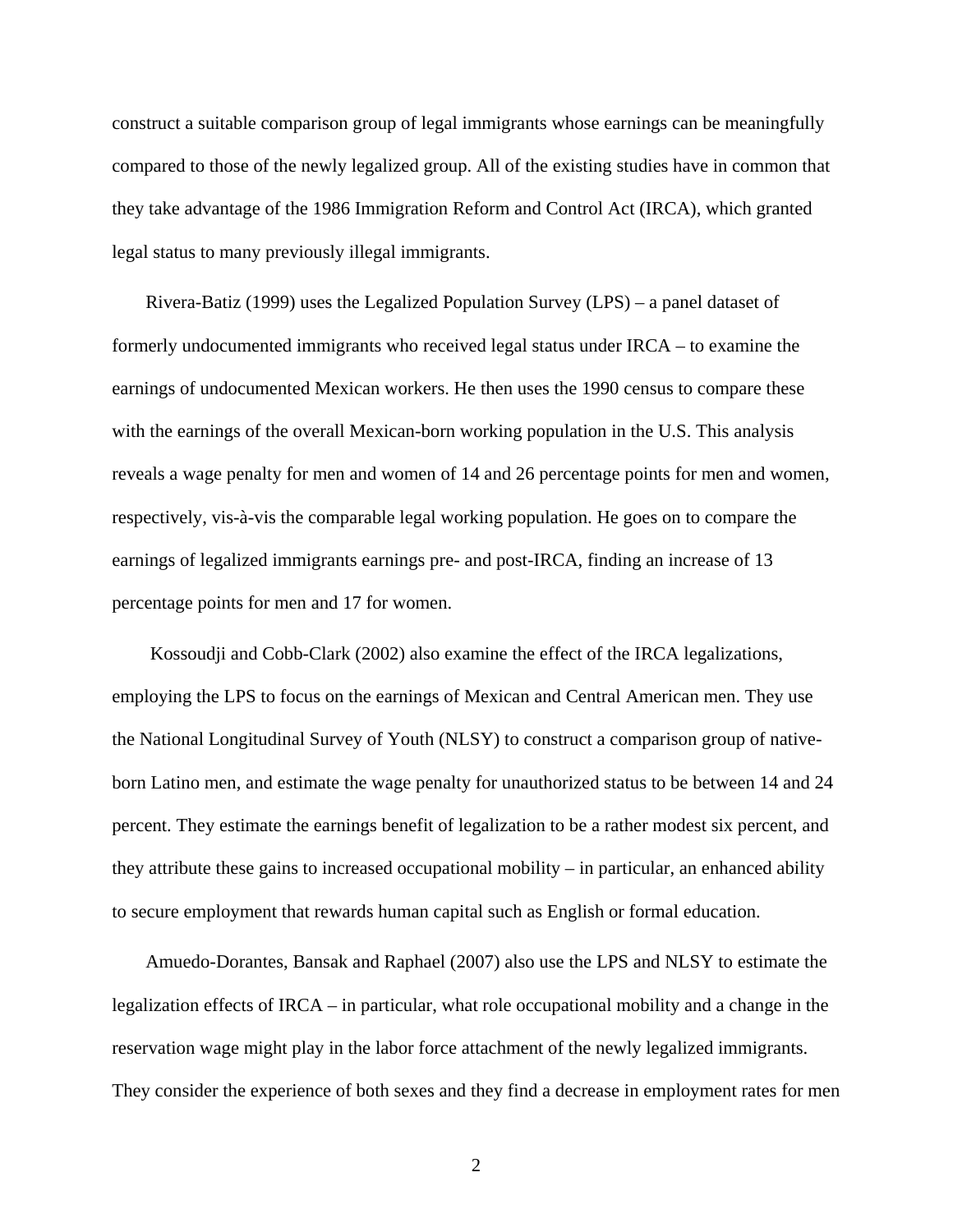of five percent and a decrease in labor force participation by women of nearly seven percent. Like Kossoudji and Cobb-Clark, however, they find that legalization enhances the value of immigrants' human capital – particularly English skills – in commanding higher earnings.

Gass Kandilov and Kandilov (2009) use National Agricultural Workers Survey (NAWS) data from 2000-2006, focusing exclusively on unmarried male agricultural workers. Similarly to Kossoudji and Cobb-Clark, they find a five percent increase in wages resulting from legalization, but they emphasize that legalization also increases the likelihood of receiving benefits such as health care coverage or bonuses from an employer.

Our research improves on earlier work by using more recent and more detailed data, comparing any gains in earnings from legalization to those of an arguably improved comparison group, and estimating costs and benefits to a broader legalization program in advance of any legislative action. Specifically, the NIS data document the circumstances of immigrants who legalized in 2003 for whom detailed demographic and historical information is provided. The relevant comparison group is in the same dataset, attained legalization at the same time, and has the same set of demographic, human capital, employment, and immigration-related information, all of which is measured and reported in the same way as the unauthorized worker groups.

Furthermore, we are able to observe workers of both genders, in various occupations, from a wide range of countries, who arrived in the U.S. at various points in time and received their green cards through a variety of admission classes. This variety allows us to examine the importance of fixed effects (for instance, country of origin, or the macroeconomic conditions at the time of an immigrant's first U.S. job), and eventually to extrapolate our results to a wider swath of the immigrant population.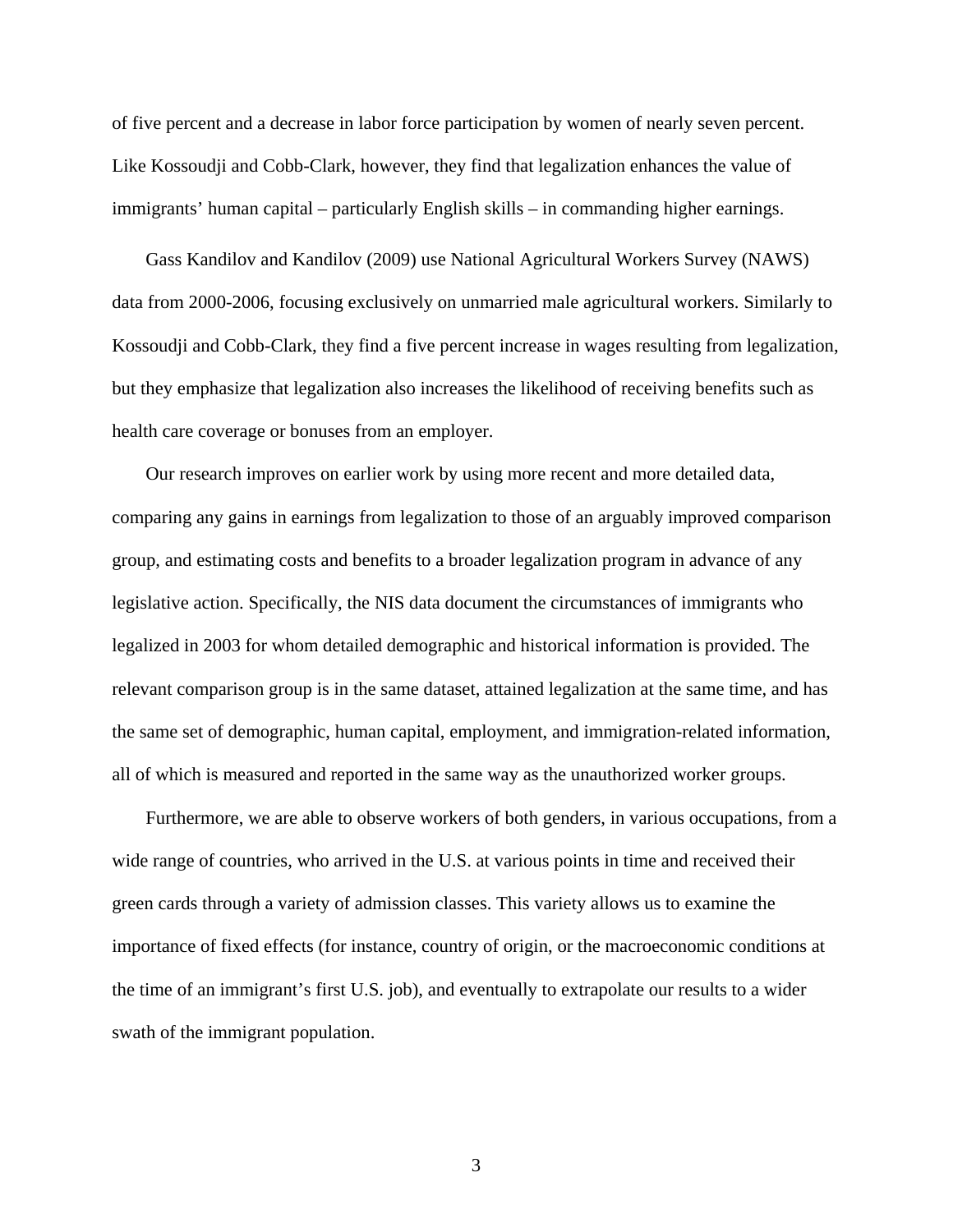#### **2. Data**

The data utilized in this paper is the New Immigrant Survey (NIS). The NIS seeks to provide a nationally representative public-use dataset on adults and their families who have recently gained legal permanent residence in the United States. The NIS takes as its sampling frame the USCIS administrative records of all foreign-born persons admitted to LPR status. From this universe, a stratified sample is drawn and detailed interviews are conducted.

The first full cohort surveyed as part of this project used a target population of 289,478 adult immigrants granted LPR status between May and November of 2003 (Jasso et al., 2006). Enumerators gathered migration and employment histories from a cohort of over 8,000 such immigrants. The survey asked about every international trip of 60 days or more that each respondent took since leaving his or her home country for the first time. For each of these trips, information was collected on whether a visa was used for entry and, if so, what kind of visa it was, thereby allowing us to divide respondents into those here legally or illegally prior to earning LPR status.

The 2003 NIS also gathered details about historical and current employment (for example, dates, occupation, industry, and earnings), including for U.S. jobs held before admission to LPR, and work authorization attained. Other lines of questioning gathered standard socioeconomic information (for example, educational attainment, self-reported English language ability, and marital status). From these detailed data we are able to observe immigrants in their first U.S. jobs and immediately after earning green cards. We can thus measure gains for the undocumented relative to the documented in earning LPR status.

Our analysis begins with the full sample of 8,573 completed interviews. We eliminate records for which key information is missing – namely, age, sex, marital and household status,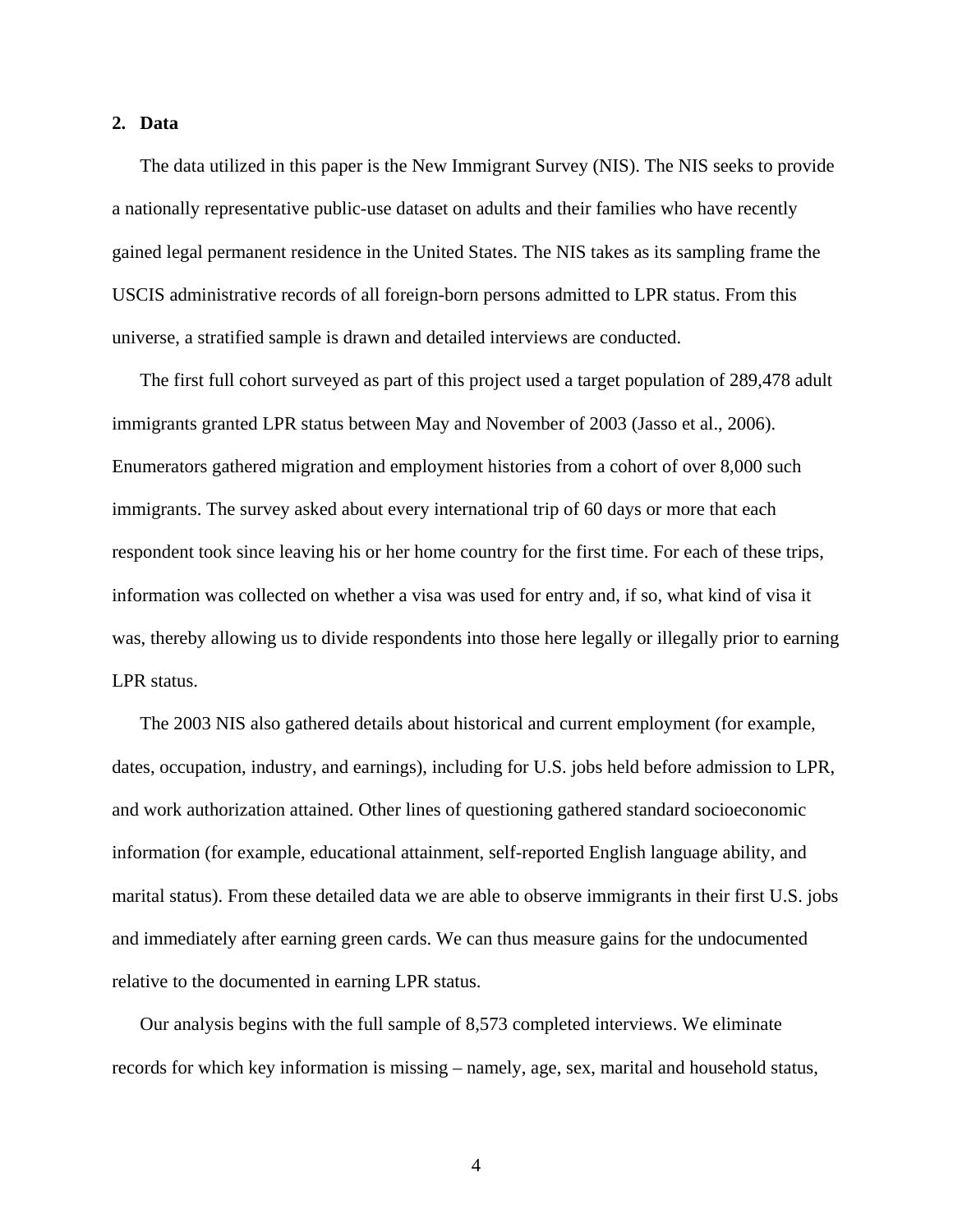education, and whether the respondent worked for employment before or after gaining LPR status – and retain 7,522 records for our employment dataset. Further eliminating records without valid responses for occupation in pre-LPR and post-LPR jobs, we obtain 4,486 records for an occupation dataset. Finally, requiring valid calculable earnings information for both pre- and post-LPR jobs, we winnow down the dataset to 2,331 observations for examining earnings.

To determine each immigrant's legal status prior to earning LPR status, we look at migration and employment history. (For the purposes of this analysis, we restrict our attention to the one job taken on the last reported U.S. trip – in the words of the questionnaire, the trip on which the respondent "came to the United States to live.") If a respondent reports having arrived with no documents, or with falsified documents, he or she is classified as an illegal border crosser. If, instead, a respondent reports having worked while on a visa that did not permit employment, he or she is classified as a visa abuser. Otherwise, the respondent is classified as having worked legally on that pre-LPR job.

The outcome variable studied in this paper is annual earnings. However, we do not utilize the reported individual earnings reported in the NIS for a number of reasons. First, the data only allows us to reliably generate earnings or wages for less than one-half of the sample of individuals who report working. The reasons are either missing earnings information or missing information which allows us to determine the time period the reported earnings refer to (i.e. per year, month or week). Second, because the pre-LPR status period for about ¼ of our sample is more than five years prior to the interview date, we are uncertain that the historical earnings information, i.e. pre-LPR earnings, reported is accurate. Instead our approach is to use gender specific median earnings by three digit occupation codes for foreign born individuals.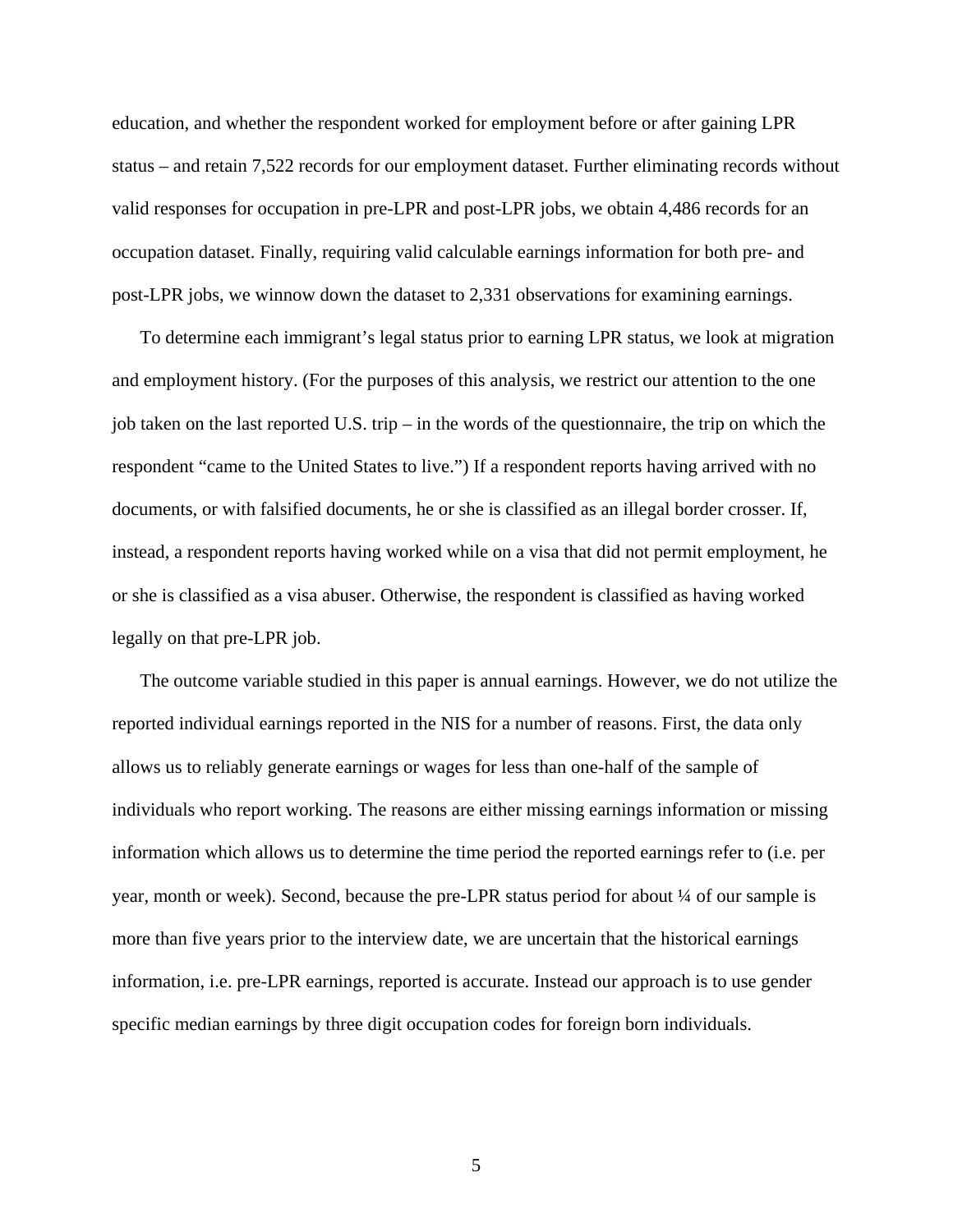For each job under consideration, a census occupation code is provided. Using the 5% 2000 Census Public Use Microdata Sample File (PUMS) data, we calculate the median genderspecific earnings for foreign-born persons in each occupation, then assign these earnings data to each job performed by each respondent. In this way, we can compare changes between pre- and post-LPR earnings, as well as occupational mobility, among former visa abusers, illegal border crossers, and legal workers.

#### **3. Descriptive Statistics**

We begin our analysis by comparing our sample of recent immigrants by legal experience in the U.S. We disaggregate our sample into individuals who had no illegal immigration experience, visa abusers and illegal border crossers. The NIS data reveal that slightly more than one-half of our occupation sample (those individuals who reported working in both the pre- and post-LPR period) were employed illegally in the U.S. in the pre-LPR period. Table 1 shows the percent who abused a visa, 27.6 percent, is just slightly greater that the proportion of illegal border crossers, 25.9 percent.

Immigrants in our three legal groups differ in many dimensions of observable characteristics. For example, Table 2 shows that illegal border crossers are less likely to be female, less likely to be married, and have more children than do their counterparts. Close to 90 percent of illegal border crossers come from Latin America and the Caribbean, with slightly more than 38 percent from Mexico. In the legal sub-group, Asian immigrants constitute nearly 40 percent, while only three percent are Mexican.

Class of admission also varies greatly across the three groups. While family preferences are the most common way of receiving legal permanent resident status for each group, employment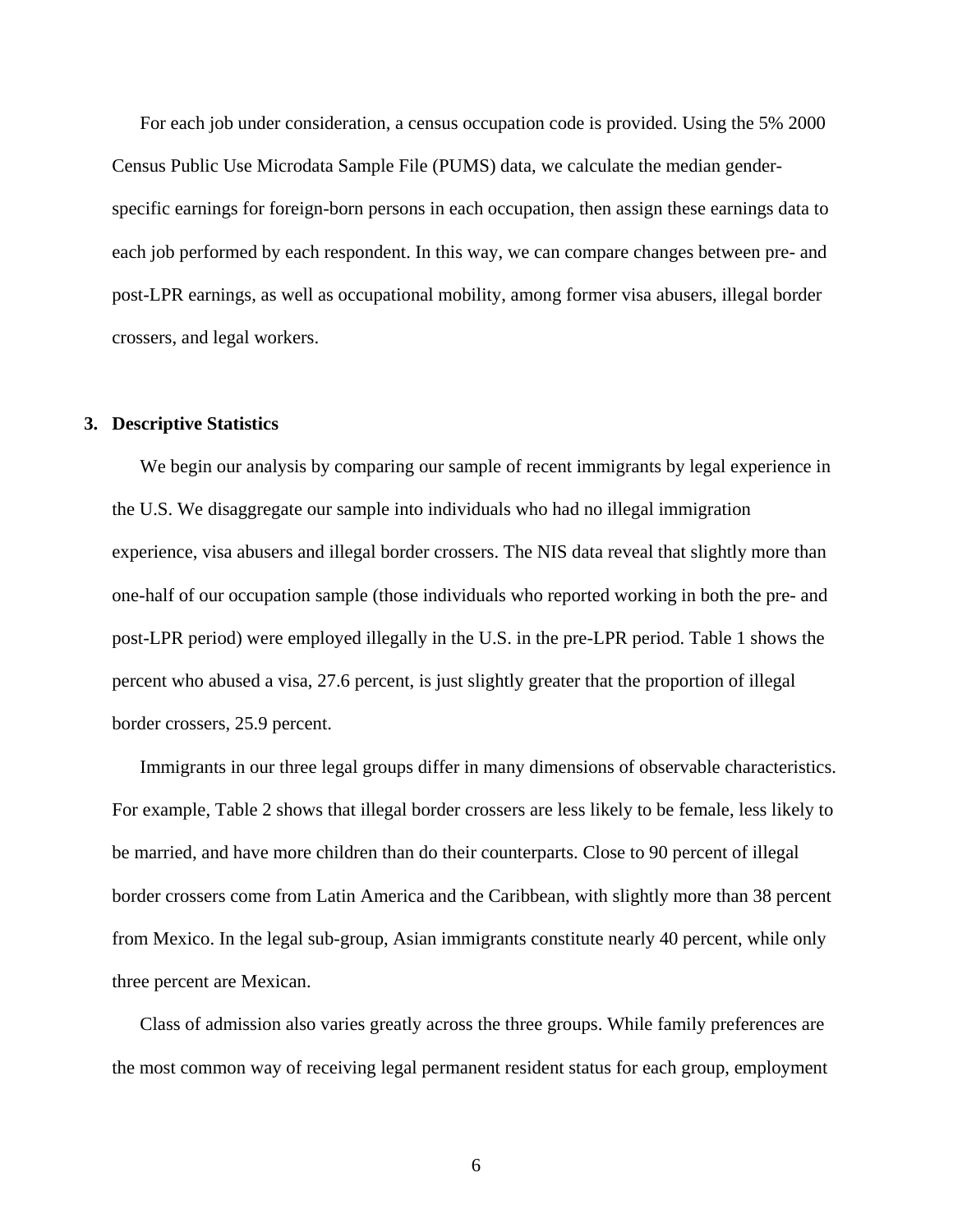preferences are much more commonly used by continuously legal immigrants (21.0%) than by visa abusers (11.4%) or illegal border crossers (3.6%). A similar, if less pronounced, pattern emerges in the use of the diversity lottery. Illegal border crossers are the most likely group to employ the legalization<sup>1</sup> option  $-37.3\%$  obtained LPR status this way.

The illegal border crossers group displays low levels of education, as reflected in the mean total years of education (9.5 years) and the profile of educational attainment – 61.7 percent do not have a high school diploma, compared with 22.9 and 20.8 percent of visa abusers and continuously legal immigrants, respectively. Similarly, only 7.2 percent of illegal border crossers have a bachelor's degree, while more than a third of the visa abusers and nearly half of strictly legal respondents do. English ability also varies across the three groups with visa abusers appearing to be the most fluent group. Forty-five percent of illegal border crossers report that they speak and understand English either "not well" or "not at all," compared with only about a third of each of the other groups, and only 14.4 percent report top levels of speaking and comprehension, as compared with roughly a third for visa abusers and continuously legal respondents.

Illegal border crossers appear to earn substantially less than their counterparts, by most measures. Their group's median annual earnings in their last reported U.S. occupation prior to earning LPR status average about \$15,000, more than \$4,500 less than the visa abusers, and nearly \$9,000 less than the continuously legal group. A similar pattern holds for the first reported post-LPR occupation: the formerly illegal workers earn roughly \$18,000 on average, compared to \$23,000 for former visa abusers and over \$25,000 for the legal group. A simple comparison of the earnings differences, pre- and post-LPR, suggests that the two groups of formerly illegal

 $\overline{a}$ 

<sup>&</sup>lt;sup>1</sup> Legalization is not a program, but rather a collection of special legislation and other instances in which illegal residents qualified to have their deportation orders canceled. The legalization category includes those who qualified for the Nicaraguan Adjustment and Central American Relief Act of 1997.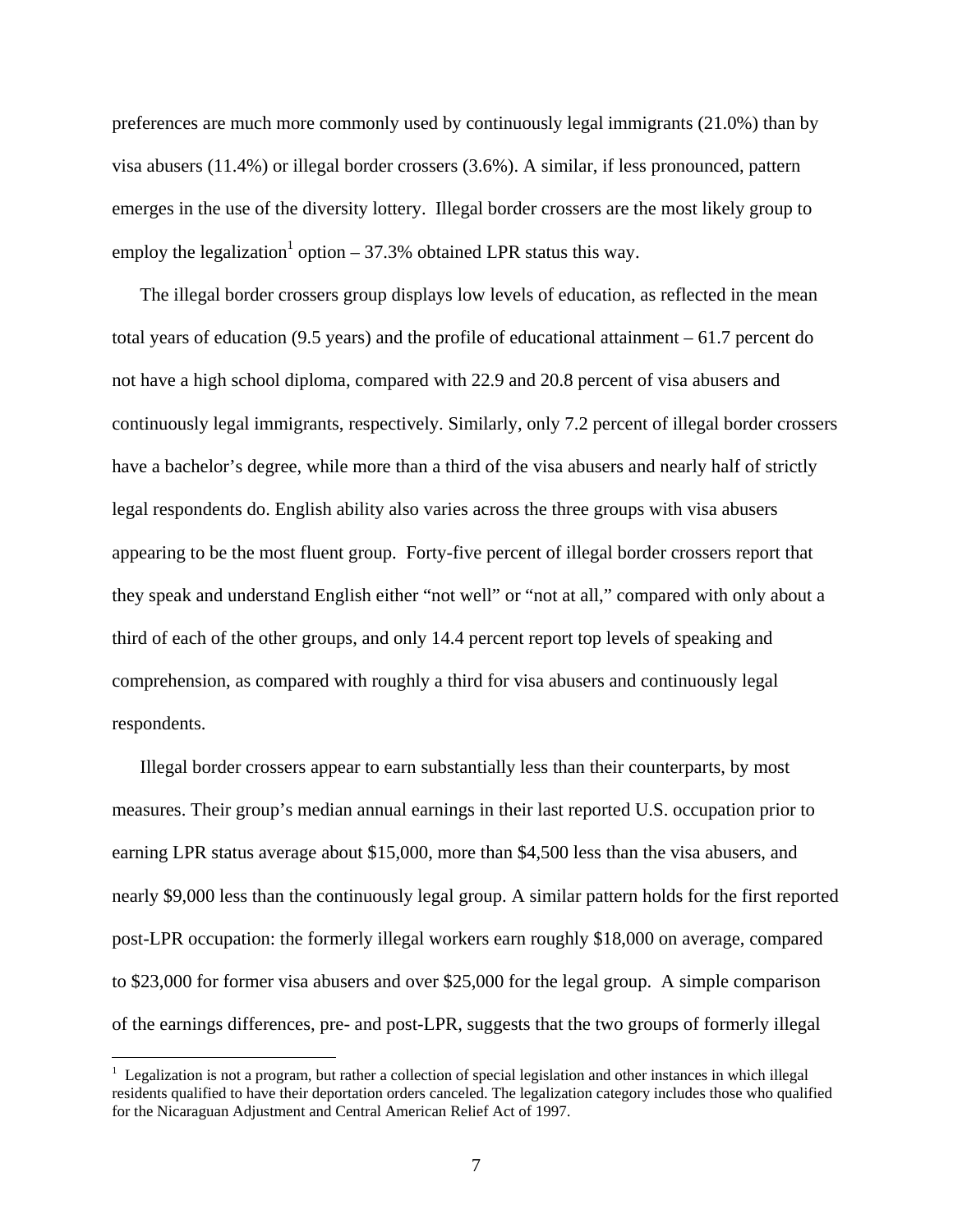workers stand to gain more substantially from earning green cards than do their always-legal counterparts – their earnings rise by an average of \$3,100 (illegal border crossers) and \$3,700 (visa abusers), compared to \$1,700 for the legal group. Of course, many factors are operating at once to generate these differences, and the bulk of this analysis will be given over to identifying and examining the role of those factors.

Potentially important differences emerge when comparing employment intervals. The illegal border crossers spent an average of 3.8 years in their pre-LPR occupations, compared with 2.5 years for the visa abusers and 1.4 for the continuously legal. More dramatic are the differences in the time elapsed between the beginning of that pre-LPR occupation and the eventual NIS interview – illegal border crossers had been in the U.S. for an average of 11.0 years since taking that job, compared with 5.9 years and 2.7 years, respectively, for the visa abusers and the strictly legal immigrants. (This difference is also visible in the age comparisons at the top of the table – while age at NIS interview differs little between the groups, the age at the beginning of the pre-LPR job is about six or seven years younger for the illegal border crossers.)

To understand how legalization affects earning prospects for the various legal groups, it will be important to examine occupational mobility following legalization. Table 3 displays, for each legal category, the top ten *pre*-LPR occupations and their representation. The second column shows what percentage of these job-holders stayed in the same occupation in their post-LPR job. The last column shows each of the top ten pre-LPR period job's representation in the post-LPR era. A few patterns emerge.

First, the jobs most commonly held by former illegal border crossers tend to be in low-skill occupations. Many of these occupations appear as well among the jobs reported by former visa abusers, the new additions being retail salespersons, waiters and waitresses, and nursing,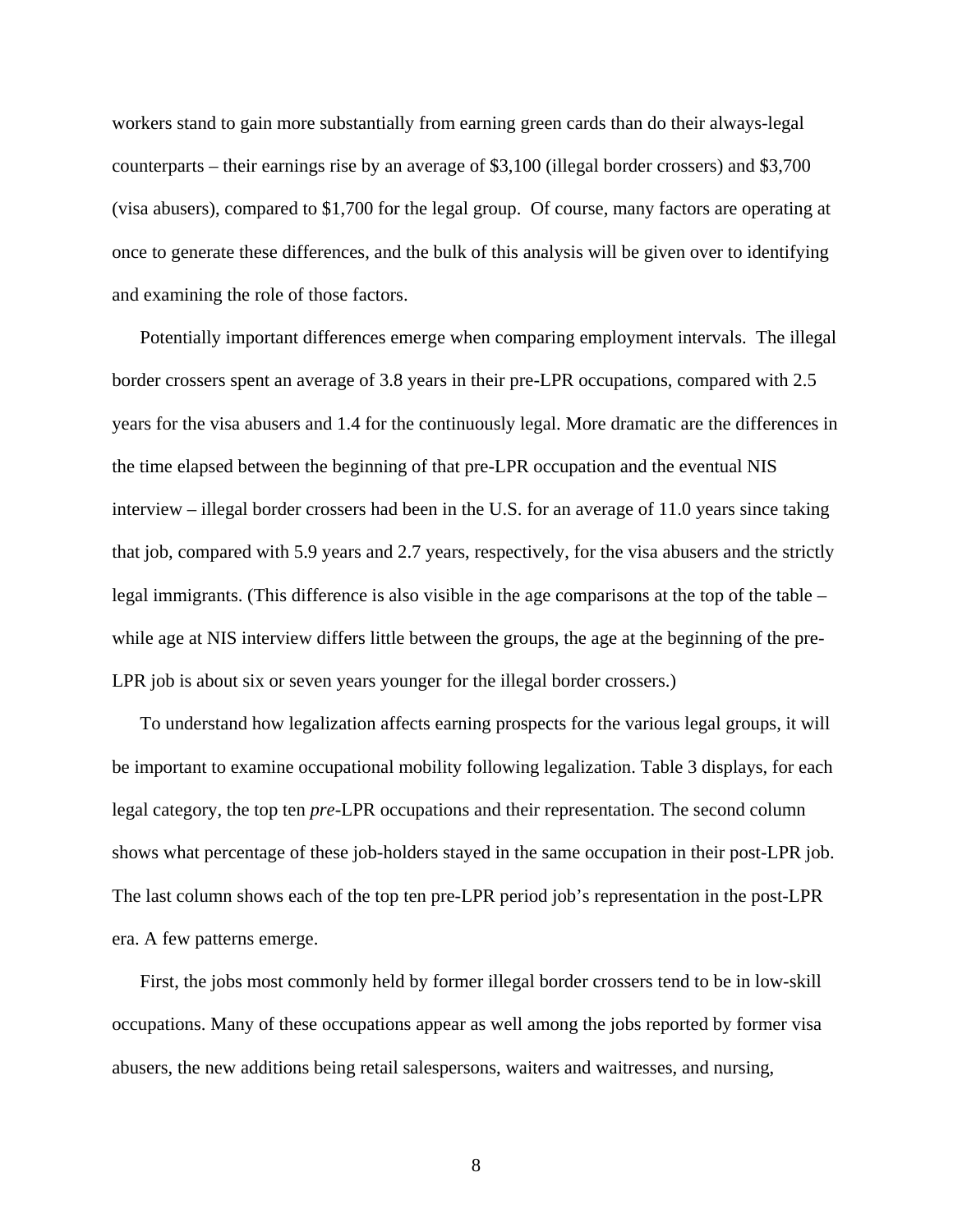psychiatric, and home health aides. Some of the same jobs appear near the top of the list for continuously legal workers as well, but now the additions are in more conspicuously high-skill occupations: computer software engineers and postsecondary teachers. (Also, the distribution of occupations is more concentrated for illegal border crossers than for the other groups – the top ten occupations constitute nearly half of all workers in this group, compared with roughly a third for former visa abusers and the continuously legal group.)

Second, the single most common post-LPR outcome is for these workers to stay in that occupation. Again, we are here restricting consideration to those respondents who report a job in each period, and almost without exception, the most commonly held occupation in the post-LPR job is the one held in the pre-LPR job. (The two exceptions are dishwashers, who predominantly took other jobs in the food service industry, and child care workers, who were only slightly more likely to take jobs as maids and housekeeping cleaners than to stay in their previous occupation.)

Third, the two groups of formerly illegal workers show a greater propensity towards occupational mobility than does the group of consistently legal workers. In just this sample of the ten most common occupations for each group, the former illegal border crossers stayed in their pre-LPR occupations about 26 percent of the time. The former visa abusers maintained their pre-LPR occupations 36 percent of the time. But the consistently legal immigrants stayed in their pre-LPR occupations 62 percent of the time. This may be largely a result of the aforementioned differences in recent U.S. experience – both formerly illegal groups report much more time spent here since beginning the pre-LPR job than do the consistently legal immigrants. The determinants of this evident occupational mobility displayed by the formerly illegal groups, and whether it necessarily moves in the direction of more highly remunerative occupations, will be examined in the econometric analysis.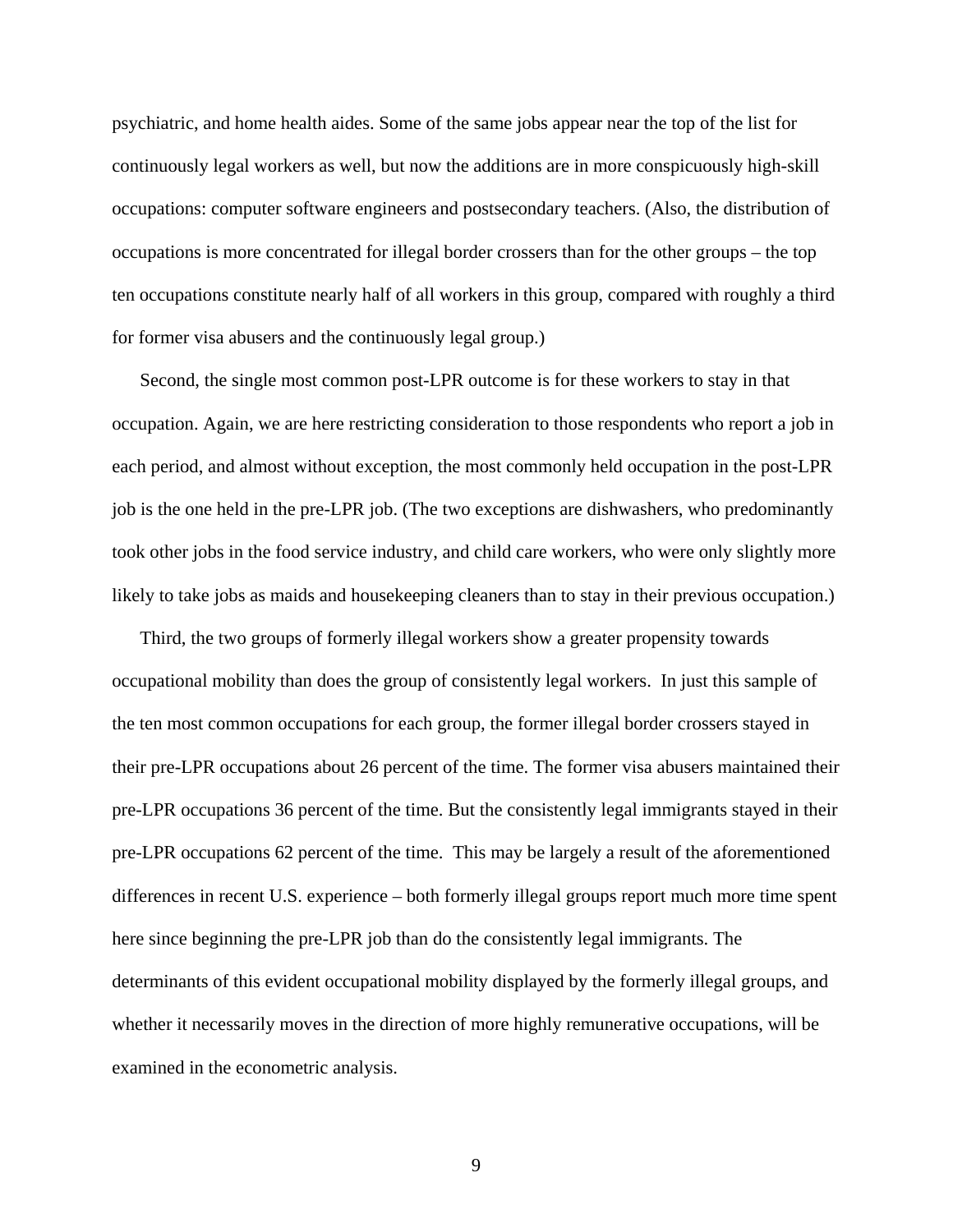#### **4. Empirical Model**

To assess the extent to which receiving legal status among unauthorized workers affects employment outcomes we first compare the earnings of our three groups in the pre-LPR period. Table 2 shows that earnings among undocumented immigrants in this period are lower compared to the earnings of immigrants with no illegal immigration experience. However, Table 2 also reveals that there are a number of differences across groups, particularly regarding education, country of origin and year of arrival.

Our empirical strategy is to compare employment outcomes, so far limited to earnings, of unauthorized workers (illegal border crossers and visa abusers) to immigrants with no illegal immigration history. Clearly we need to address the endogeneity concerns stemming from the possibility that individuals sort themselves into the three groups partially based on factors related to employment outcomes. It should be pointed out that we do not view the comparison of outcomes across groups as a quasi-experimental exercise since the distinction across groups is arguably due to unobservable personal decisions and characteristics which may also be linked to earnings. Our approach is to as carefully as possible control for these factors in our empirical models by including variables that arguably serve as proxies.

We use ordinary least squares (OLS) to estimate the following regression model of pre-LPR status log-annual earnings,  $y_i^{\text{Pre-LPR}}$ , of individual *i* from country *j* who arrived at time *t*.

$$
y_{ijt}^{\text{Pre-LPR}} = \alpha_1 I B C + \alpha_2 V A + \mathbf{X}_{it}^{\text{Pre-LPR}} \beta + \delta_j + \tau_t + e_{ijt}
$$
\n(1)

Where *IBC* and *VA* are indicator variables for illegal border crossers and visa abusers and;

 $X_{i}^{\text{Pre-LPR}}$  = Matrix containing demographic characteristics such as age, gender, family composition, educational attainment, geographic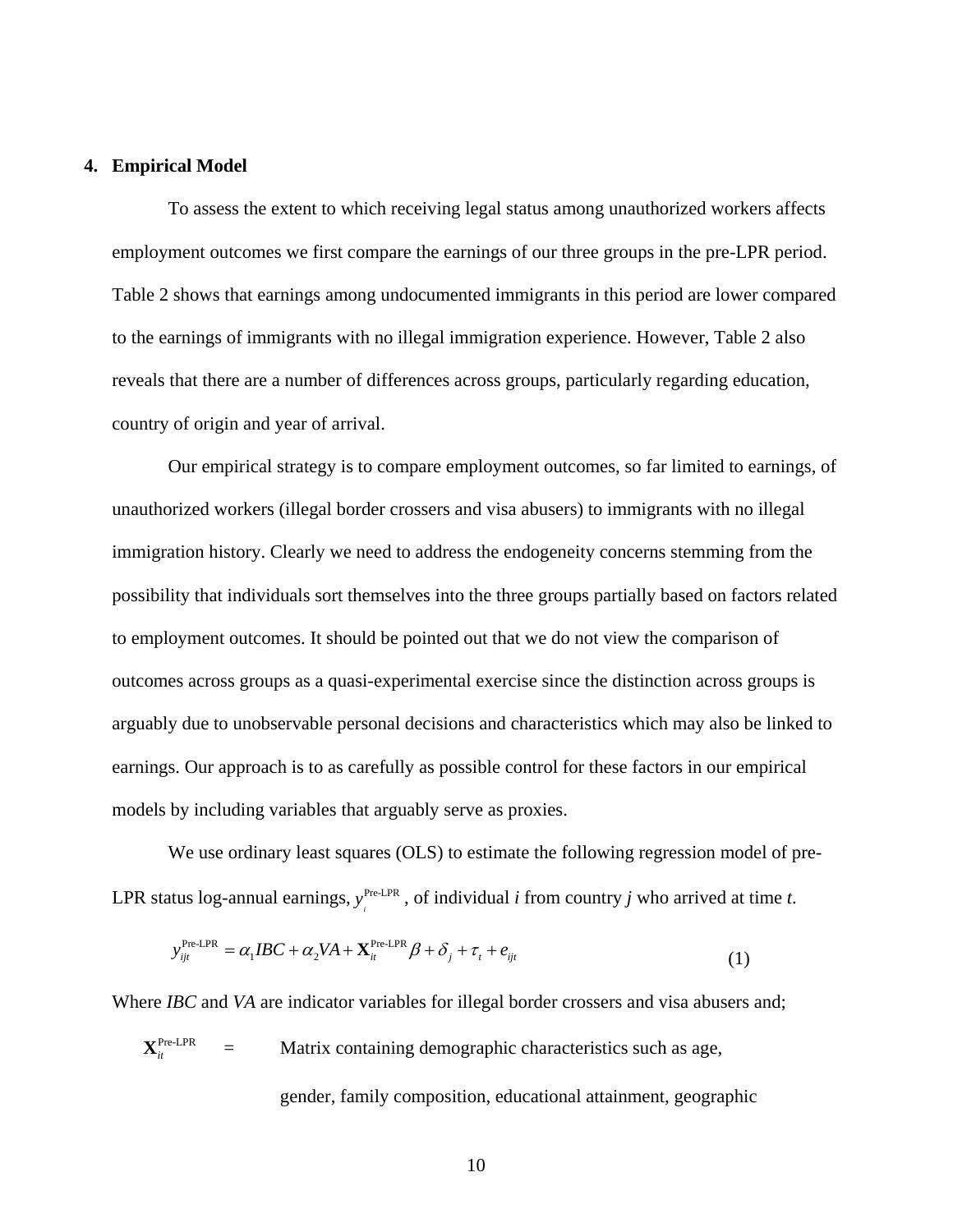location and indicator variables for eventual LPR class of admission

- $\delta$ <sub>i</sub> = Country of origin fixed effects
- $\tau$  = Year of entry fixed effects

This model specification will inform us of how undocumented status affects earnings, and given our empirical approach of sequentially adding earnings determinants, how these factors affect earnings as well as earnings differences across our three groups. However, we also want to learn whether, or to what extent, receiving legal status allows previously unauthorized workers' earnings to "catch-up" with the group of continuously legal immigrants. To do so, we specify a model of the changes in earnings between the post- and pre LPR periods . The specification contains the above general factors as well as information on post-LPR English ability and human capital obtained in the U.S. These post-LPR factors are added to the X matrix,

now labeled  $\mathbf{X}^{\text{Post-LPR}}_{it}$ .

$$
\Delta y_{ijt}^{\text{Post-Pre}} = \alpha_1' I B C + \alpha_2' V A + \mathbf{X}_{it}^{\text{Post-LPR}} \beta' + \delta_j' + \tau_i' + \varepsilon_{ijt}
$$
\n
$$
\tag{2}
$$

The parameters of interest in specifications (1) and (2) are  $\alpha_1, \alpha_2, \alpha'_1$ , and  $\alpha'_2$ . Under the assumptions that  $E[e_{it}ABC \mid \mathbf{X}_{it}^{\text{Pre-LPR}}, \delta_i, \tau_i] = 0$  and  $E[e_{it}VA \mid \mathbf{X}_{it}^{\text{Pre-LPR}}, \delta_i, \tau_i] = 0$ . i.e. conditional on  $\mathbf{X}_{i}^{\text{Pre-LPR}}, \delta_i$  and  $\tau_i$ , the disturbance term is uncorrelated with legal status, OLS will yield unbiased estimates of the earnings effect of being undocumented. Similar assumptions are necessary for OLS estimates of  $\alpha_1$ , and  $\alpha_2$  to be unbiased. A limitation to our OLS approach is that there is no formal test for whether these assumptions hold. Unfortunately, we are not aware of an appropriate instrument for legal status in the pre-LPR period in our data. Nonetheless, we believe that the above factors substantially reduce the concerns of endogeneity of legal status.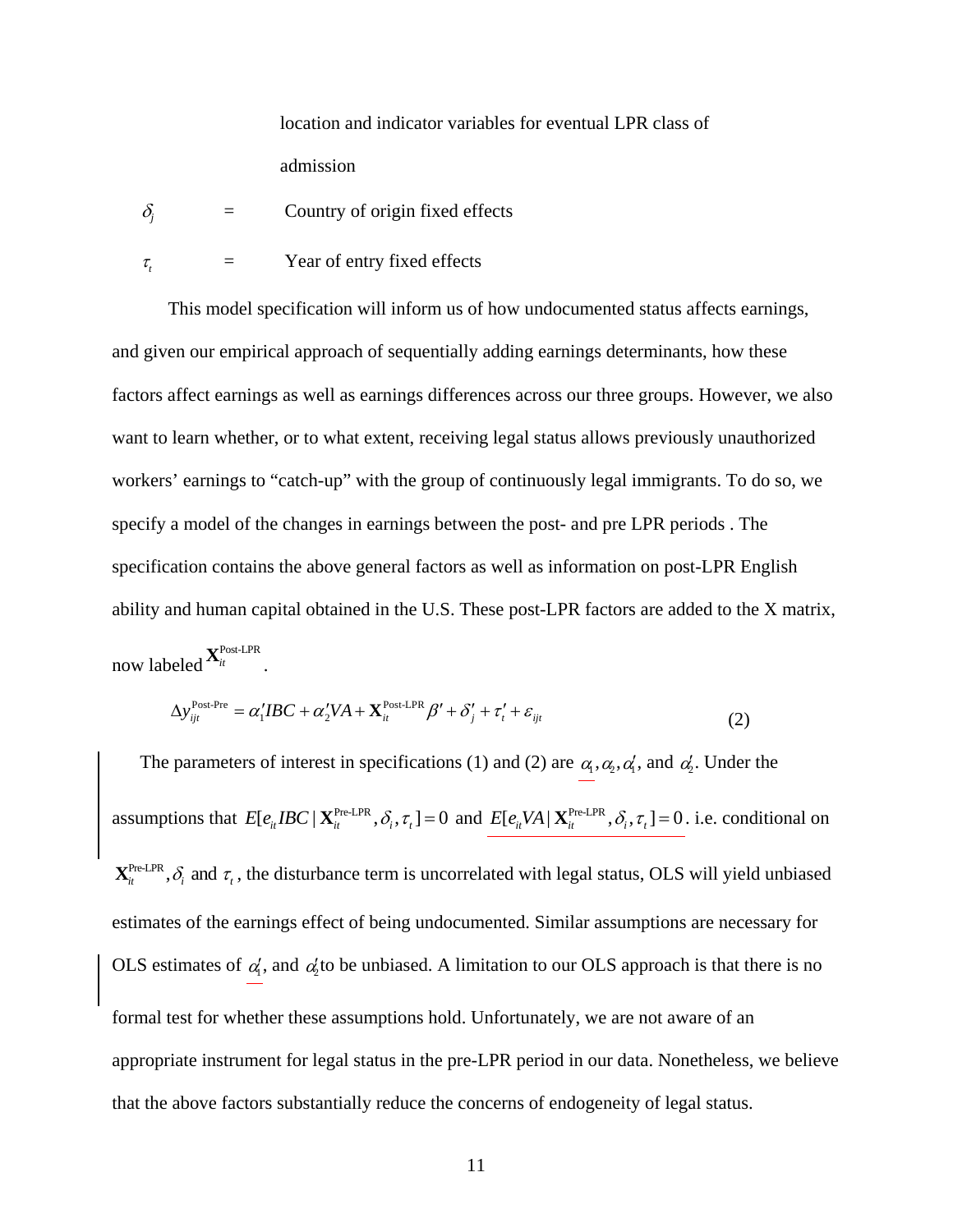#### **5. Empirical Results**

1

#### *Pre-LPR Status Earnings Differences*

Unauthorized workers earn substantially less than legal workers. Model 1 in Table 4 shows that the pre-LPR period unadjusted earnings differences between illegal border crossers and individuals authorized to work are approximately 31 and 28 percent respectively for men and women.<sup>2</sup> The unadjusted undocumented earnings penalty for visa abusers is substantially smaller, 13 percent for men and 10 percent for women.

We next investigate how much of the undocumented earnings gaps are due to differences in the country of origin composition across the groups as well as differences due to the macro economic conditions at the time when immigrants arrived in the U.S. $3$  The Model 2 and Model 3 results indicate that the latter factor does not contribute substantially to these differences but that differences in the country of origin composition explain roughly ½ of the earnings differences between unauthorized and legal immigrant workers. Of interest is clearly what characteristics, e.g. demographics and education, of these country of origin composition differences contribute to the earnings penalty.

We next estimate a model specification in which we exclude the country of origin fixed effects but add controls for age at arrival, marital status and number of children. These results, Model 4, show that these factors are not important for explaining the earnings penalty experienced by visa abuser. However, these simple demographic factors explain between 1/5 and

<sup>&</sup>lt;sup>2</sup> We use  $e^b$ -1, where *b* is the estimated coefficient, to convert the log point estimates into percentages.

<sup>&</sup>lt;sup>3</sup> In our pre-LPR period earnings specification, the inclusion of year of arrival fixed effects controls for macro economic conditions at the time of arrival as well as possible cohort effects.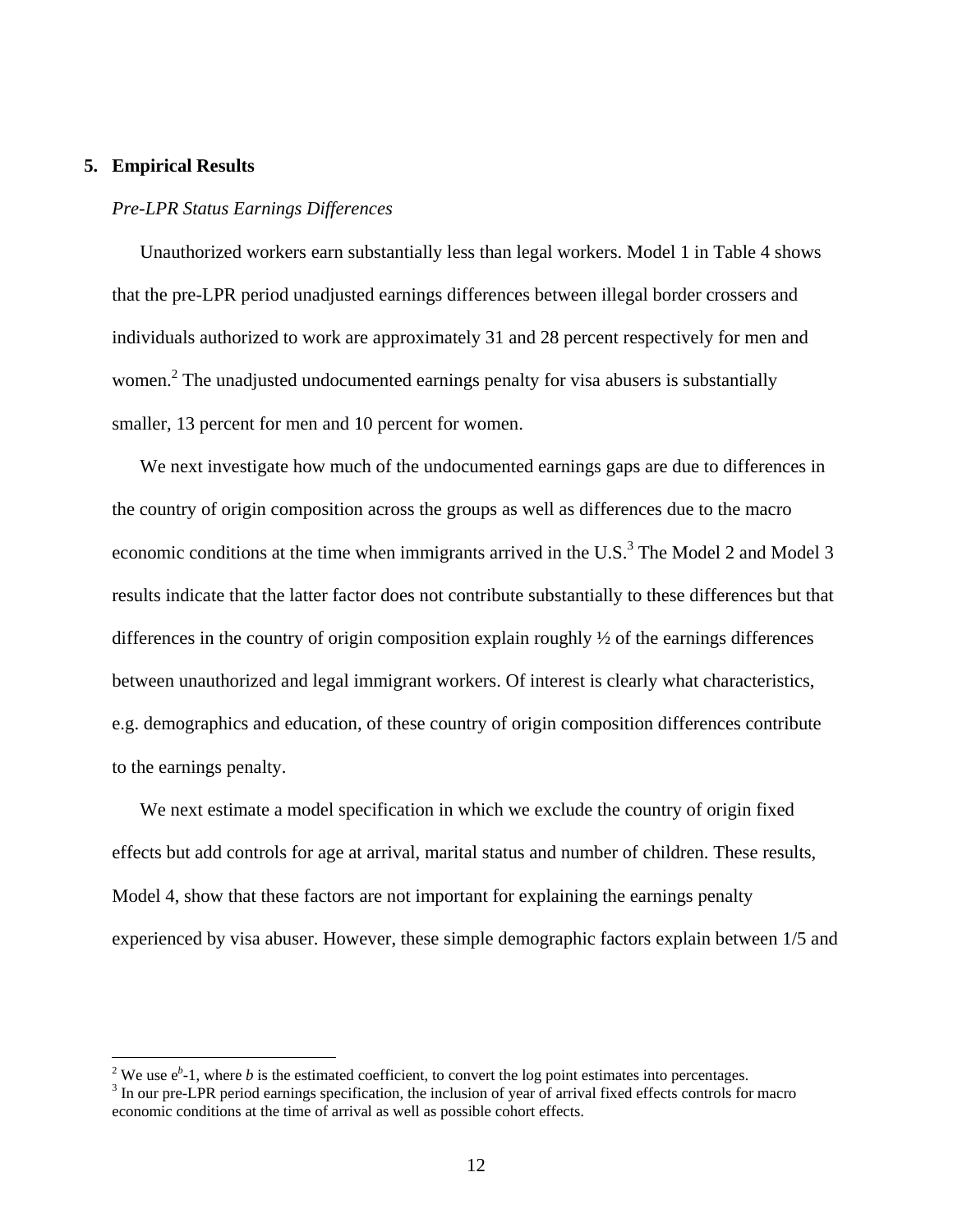$\frac{1}{4}$  of the observed lower earnings among illegal border crossers.<sup>4</sup> When we add a variable for years of education upon arrival, the unauthorized earnings penalty for illegal border crossers drop to 16 percent for men and 11 percent for women. The results indicate that differences in these four factors, age, marital status, number of children and pre-migration education, are as powerful in explaining earnings differences across our legalization groups as country of origin composition differences. In fact, it is likely that the country of origin contribution to the gaps is mostly due to differences in these characteristics.<sup>5</sup>

Immigrants can obtain LPR status through different classes of admission. The most common pathway is through family already present in the U.S. Close to 2/3 of immigrants who received a green card in our sample used these close family relations to obtain LPR status. The next most common pathways are through refugee/asylum status (11.5 percent) and employment preferences (11.4 percent). Although it is well known that immigrants in different class of admission groups differ in observable skills, they may also differ with respect to unobservable earnings related factors. For example, it may be that immigrants obtaining LPR status through employment preferences possess more of these characteristics, say motivation, ambition or ability, than immigrants who receive a green card through family. Controlling for eventual class of LPR admission may then serve to address the role of unobservable earnings related characteristics. In addition, the inclusion of country of origin fixed effects will further control for such factors, which are unobserved by the econometrician. These immigrant variables are added next to our specification.

<sup>&</sup>lt;sup>4</sup> Comparing Model 3 and Model 5 estimates indicate that the male illegal border crosser penalty drops from 28 to 23 percent while for women it decreases from 25 to 19 percent. Note that both of these specifications include time fixed effects and only differ by the discussed factors.

<sup>&</sup>lt;sup>5</sup> In a model specification in which we add only country of origin fixed effects to the specification in Model 5, not shown in the tables, we find that the estimated undocumented earnings penalty coefficients are reduced somewhat, suggesting that other country of origin unobservable factors matter to some extent.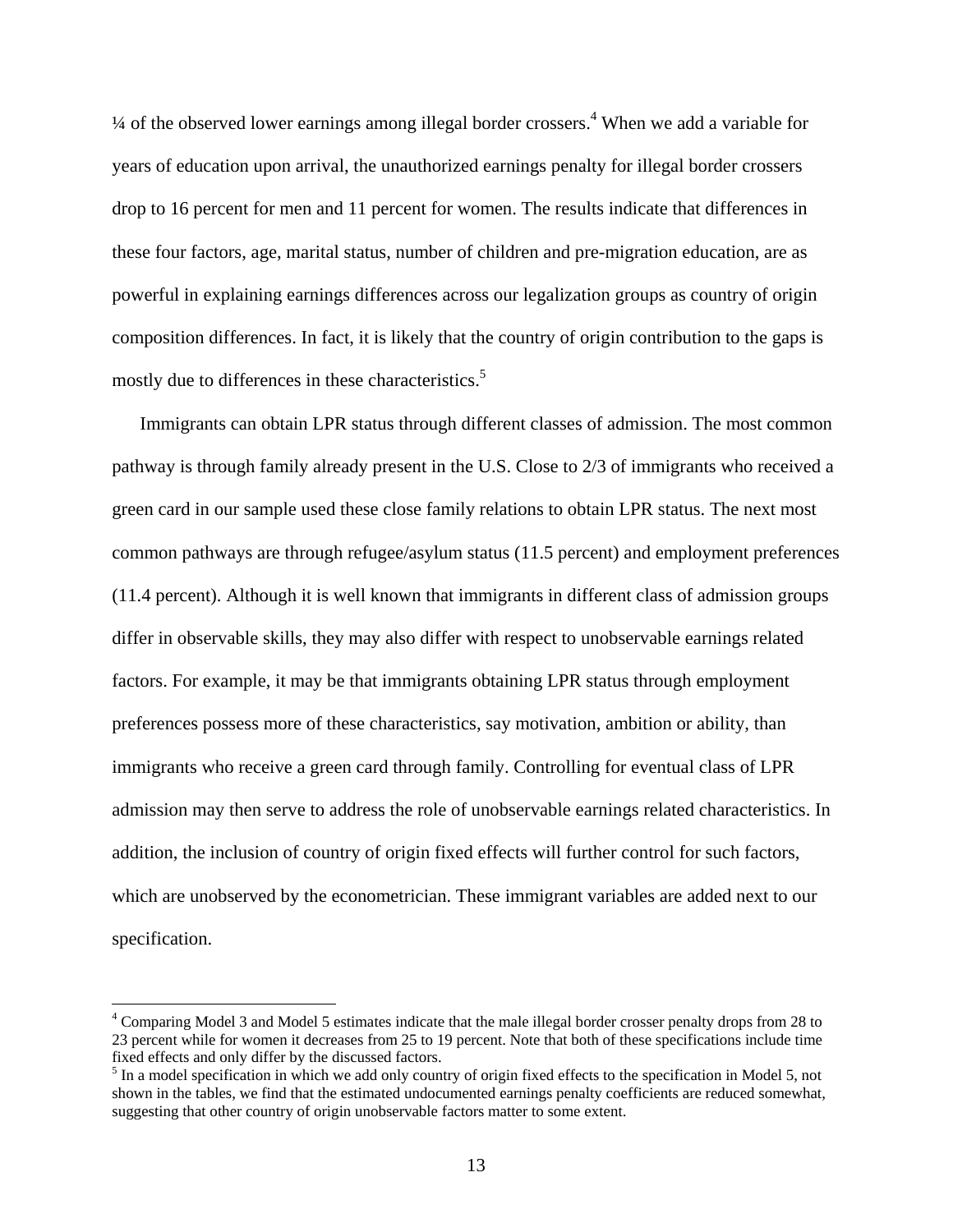Comparing observationally similar illegal border crossers to continuously legal immigrants, we estimate that the earnings penalty of being an illegal border crosser is about 11 percent for men and 7 percent for women. For male visa abuser the penalty is approximately 7 percent and even less for women, about 3 percent. These estimates are in line with previous estimates but reveal that there are differences between undocumented immigrants depending on how they entered the U.S. The next issue we address is whether obtaining legal status leads to greater earnings growth and whether legalization allows pre-LPR status unauthorized workers to catch up with their continuously legal counterparts.

#### *Pre-Post Changes in Earnings*

Between the pre- and post-LPR periods, the annual earnings of male immigrants who were unauthorized to work in the pre-LPR period increased by roughly 13 percent more than did the earnings of continuously legal immigrants. The unadjusted differences are roughly the same for males who crossed the border illegally or abused a visa. The earnings growth difference among women is less. Female visa abusers' and illegal border crossers' earnings grew by about six and four percent respectively more than the earnings of continuously legal women. These unadjusted earnings growth differences are shown as Model 1 in Table 5. We next turn to an analysis of whether, and to what extent, these differences are due to factors other than legalization.

The estimates using Model specification 2 in Table 5 indicate that differences in the country of origin composition between the three legalization groups are not a major factor explaining the relatively higher earnings growth among pre-LPR unauthorized workers.

The Model 3 results in Table 5 show that the observed greater increase in earnings among immigrants who were not authorized to work in the pre-LPR period, compared to immigrants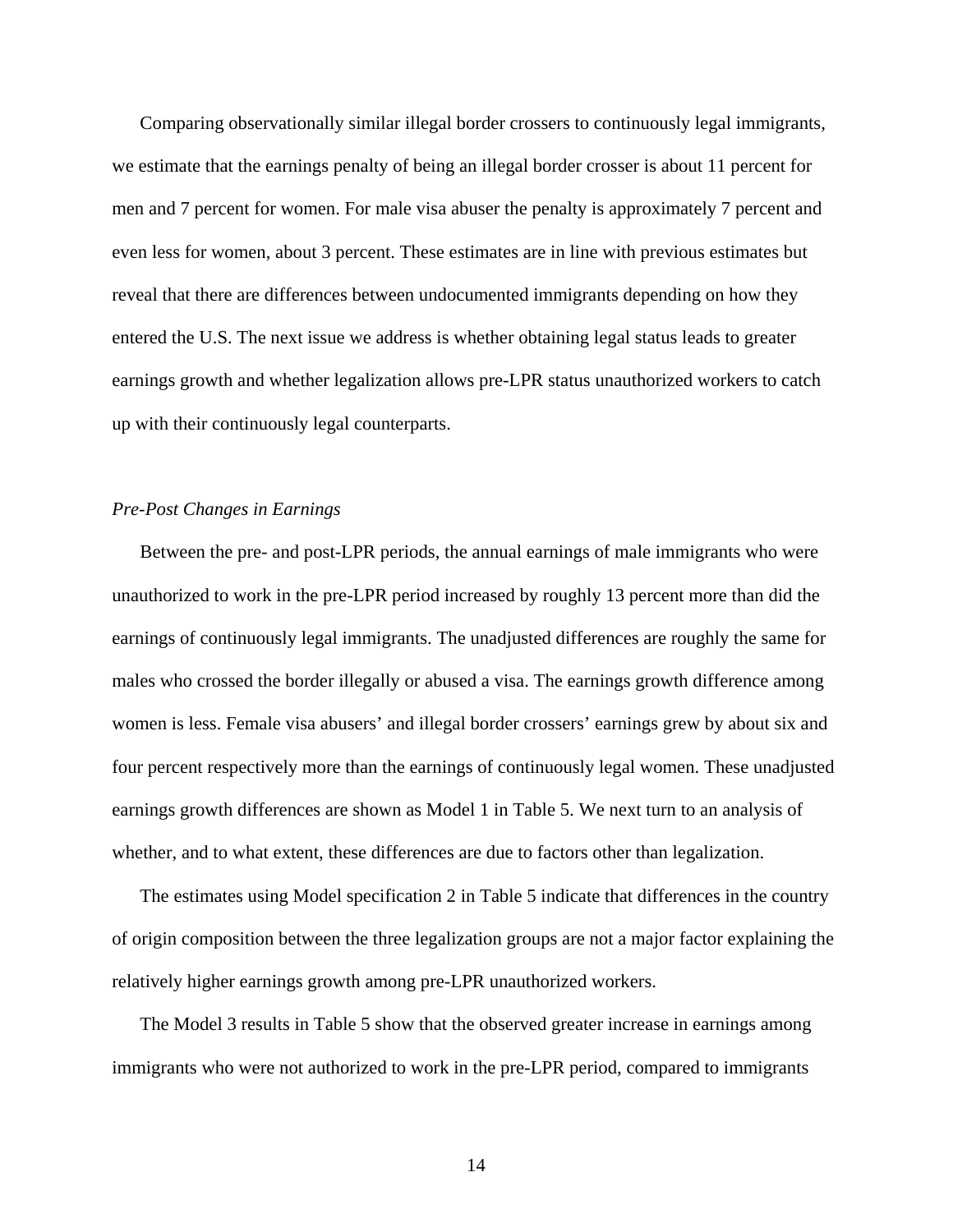who were authorized, is to a large extent due to the fact that they have been in the U.S. for a longer time.<sup>6</sup> This appears to be particularly relevant to illegal border crossers for whom we do not find any greater increase in earnings once this factor is accounted for. In fact, the subsequent addition of controls for demographic, human capital, country of origin and class of admission differences across groups do not change the earnings growth estimates greatly compared to the ones shown for Model 3.

The results indicate that visa abusers benefited significantly from obtaining LPR status. Although they earned less than their otherwise observationally similar legal immigrant counterparts in the pre-LPR status period, they earn no less after receiving their green cards.<sup>7</sup> This holds for both men and women and suggests that legalization opened the door to labor market opportunities they could not access without authorization to work.

Illegal border crossers, on the other hand, are not as fortunate and do not improve their earnings appreciably after receiving LPR status. We fail to find evidence that the earnings of men or women increase at all between the pre- and post-LPR periods, relative to those of their continuously legal counterparts. This may be due to their low educational attainment levels which continue to limit their opportunities. It is also possible that the 2003 NIS data do not allow for a sufficiently long period for these previously unauthorized workers to truly benefit from their newfound legal status.

 $\overline{a}$ 

<sup>&</sup>lt;sup>6</sup> Note that given that all post-LPR status interviews took place within a few months, the arrival year fixed effects captures assimilation, or put differently, years in the U.S. effects on earnings.<br><sup>7</sup> We fail to reject the hypotheses of equal earnings between observationally similar visa abusers and continuously

legal immigrants in post-LPR status earnings regression model, results not shown but available upon request. Interestingly, this holds for any of the model specifications used for the Table 5 results.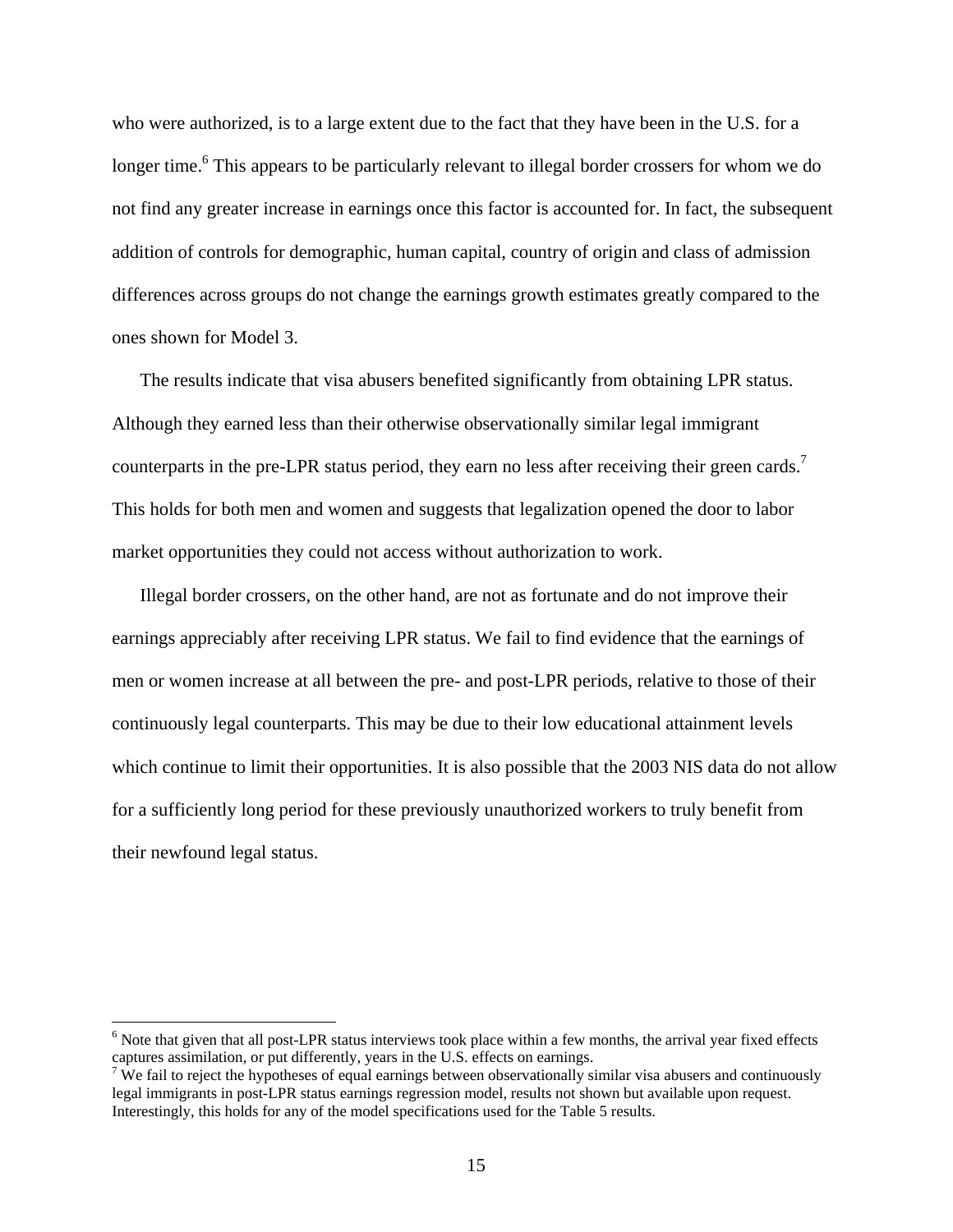#### **6. Summary and Conclusions**

 In this paper we utilize data from the New Immigrant Survey (NIS), to assess whether receiving legal status improves the earnings of illegal immigrants. Importantly, the rich NIS data allow us to identify immigrant workers who were unauthorized to work prior to obtaining LPR status and to distinguish between different types of illegal immigration experience - illegal border crosser or visa abuser. We use the group of continuously legal immigrants as a comparison group in our empirical approach.

We recognize that the selection into our three legalization group raises endogeneity concern which leads to biased estimates of the earnings penalty of working illegally in the U.S. To address this we control for important observable characteristics such as demographic and human capital factors. To address factors unobservable to the econometrician, we also include country of origin, year of arrival and class of admission fixed effects.

 Our analysis of an unauthorized worker earnings premium reveals different impacts of receiving legal status across these two groups. Our preliminary results indicate that the pre-LPR earnings gap, relative to authorized immigrants, for illegal border crosser is about 11 percent for men and 7 percent for women. For male visa abuser the pre-LPR gap is approximately 7 percent and even less for women, about 3 percent. Our analysis fails to reveal evidence that the earnings of illegal border crossers improve after receiving LPR status. The data do show that earnings grew by more for illegal border crossers than the earnings of continuously legal immigrants. The regression results however show that this is due to having been in the U.S. longer. That is, higher earnings for this group of unauthorized workers appears to be due to labor market assimilation and not due to legalization. Importantly and differently, we find that visa abusers benefit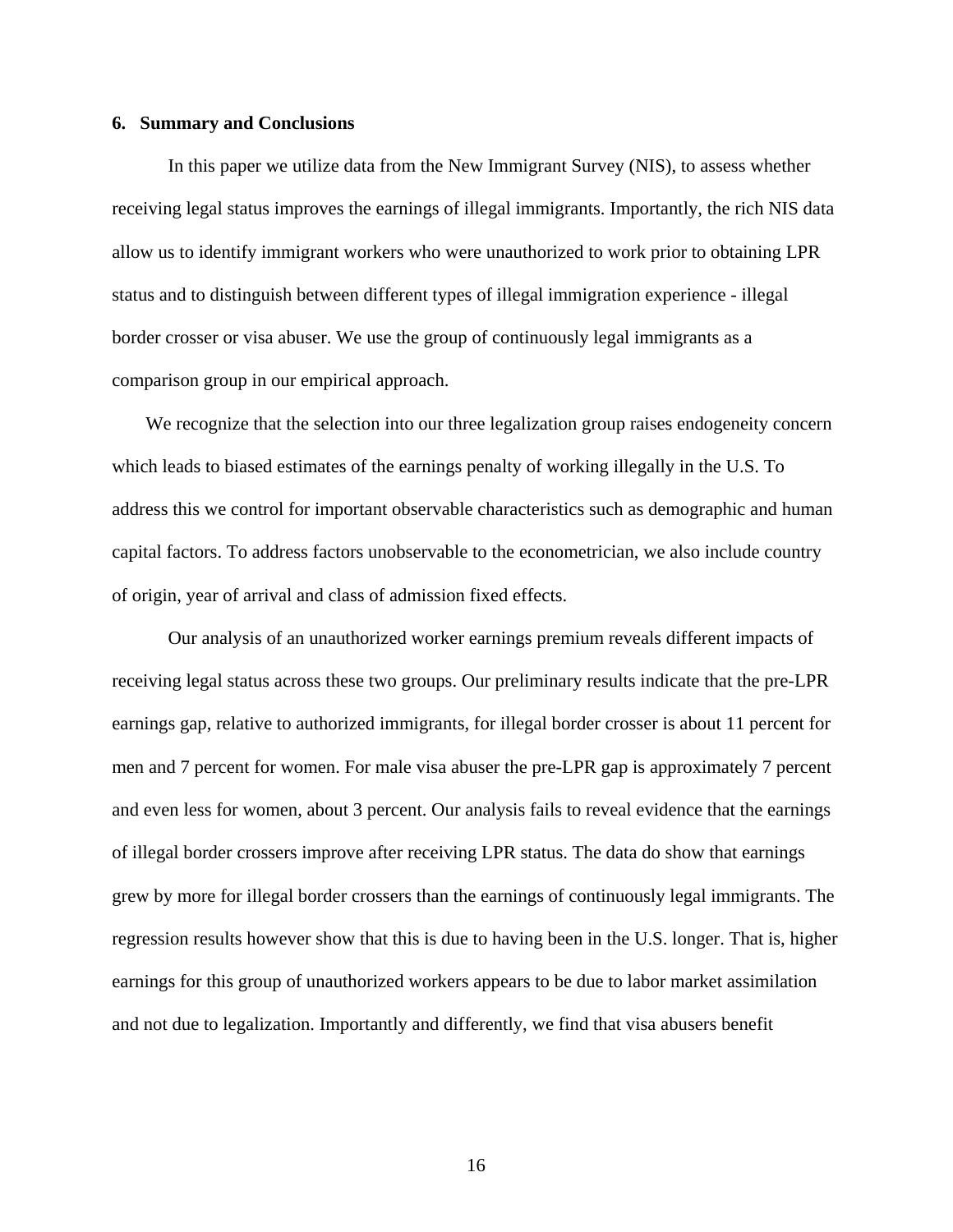economically from legalization and that they catch-up with the continuously legal immigrant group after receiving a green card.

 There are a number of possible reasons for why illegal border crossers do not benefit appreciably, at least not from the perspective of earnings, from receiving LPR status. First, the time period between receiving the green card and the NIS interview may not be enough, less than one year for most individuals in our sample, for these newly legalized immigrants for the employment benefits to materialize. This is possible but then raises the question of what it is that allows visa abusers to so quickly gain from obtaining authorization to work. Another possibility, consistent with data and our estimates, is that there are only a limited set of labor market opportunities for low-skilled workers. Close to two out of three illegal border crossers have less than a high school diploma and more than eight out of ten have no education beyond high school.

 This project is in its very early stage. In our future research we will try to shed further light on currently unanswered questions such as why border crossers appear not to benefit economically from LPR status. We will also extend our analysis to include employment.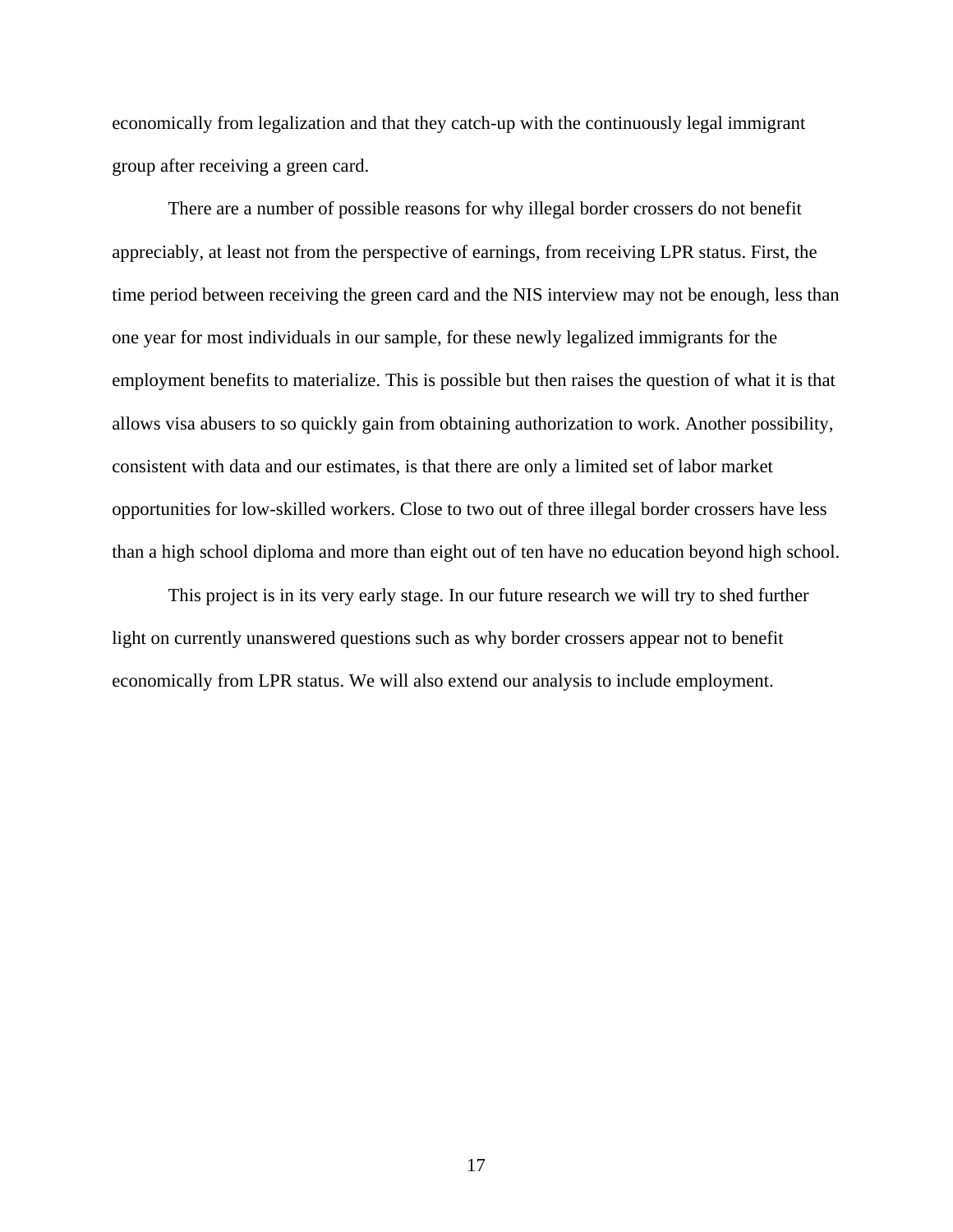### **Table 1: Legal Status by Sub‐Sample**

| Legal Status during pre-LPR job | <b>Earnings</b> | <b>Occupation</b> | <b>Employment</b> |
|---------------------------------|-----------------|-------------------|-------------------|
| Visa Abuser                     | 27.1            | 27.6              | 18.2              |
| Illegal Border Crosser          | 22.0            | 25.9              | 22.9              |
| Legal                           | 50.8            | 46.4              | 58.8              |
| Number of Observations          | 2,331           | 4,486             | 7,522             |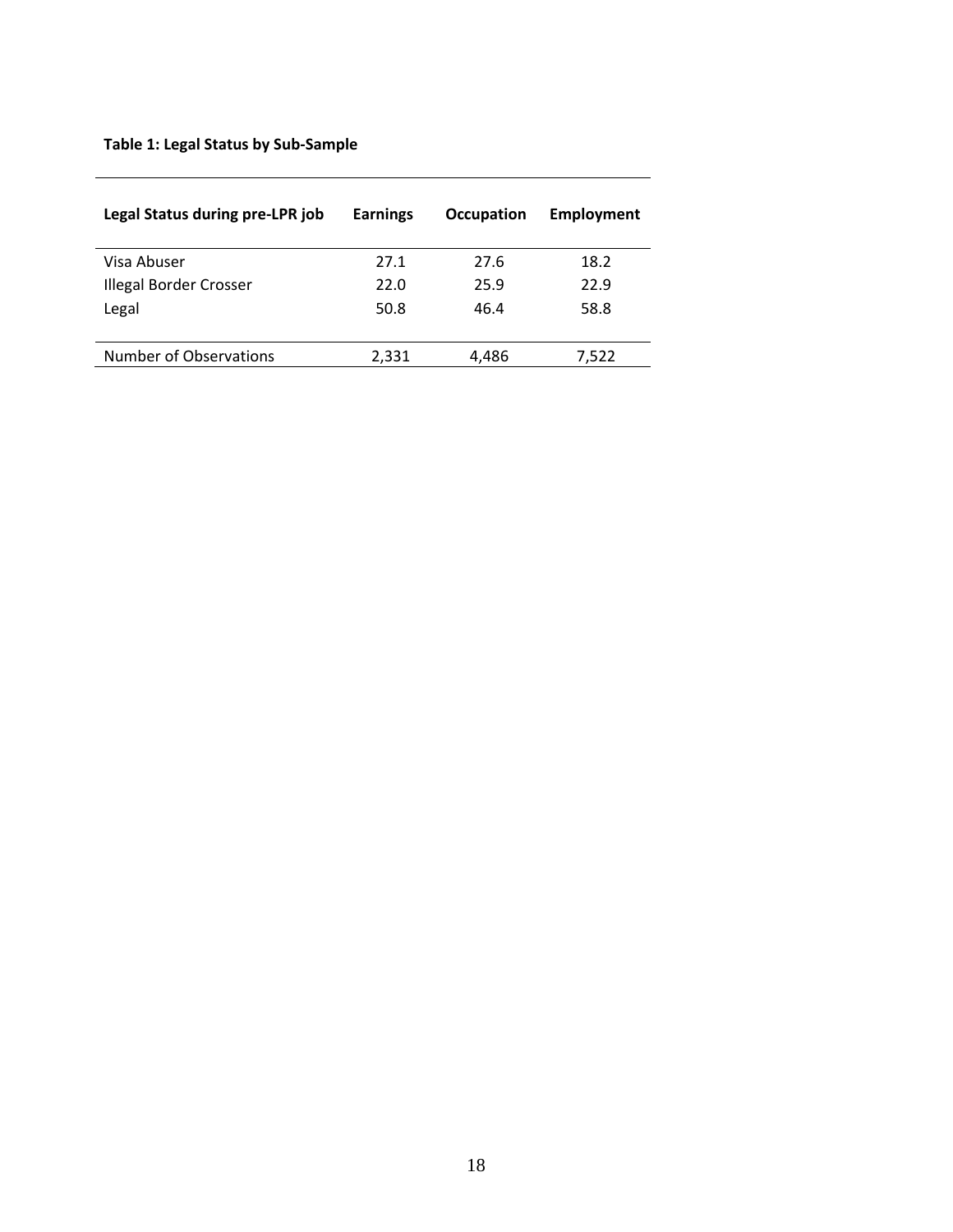### **Table 2: Descriptive Statistics for Occupation Sub‐sample**

|                                                | Illegal        |               |       |
|------------------------------------------------|----------------|---------------|-------|
|                                                | <b>Border</b>  | <b>Visa</b>   |       |
| Variable                                       | <b>Crosser</b> | <b>Abuser</b> | Legal |
| Demographic traits                             |                |               |       |
| Mean age at NIS interview                      | 35.8           | 37.1          | 35.0  |
| Mean age first worked during last U.S. trip    | 24.8           | 31.2          | 32.3  |
| <b>Percent Female</b>                          | 36.8           | 45.8          | 44.4  |
| <b>Percent Married</b>                         | 67.8           | 80.7          | 75.5  |
| Mean Number of Children                        | 2.3            | 1.6           | 1.2   |
| Country of Origin                              |                |               |       |
| Mexico                                         | 38.5           | 16.4          | 3.0   |
| Other Latin America & the Caribbean            | 50.1           | 29.0          | 18.5  |
| East Asia, South Asia & the Pacific            | 4.5            | 18.0          | 38.8  |
| Sub-Saharan Africa                             | 0.8            | 8.3           | 8.2   |
| Europe & Central Asia                          | 2.5            | 18.7          | 22.1  |
| Middle East & North Africa                     | 1.0            | 5.4           | 5.0   |
| All Other                                      | 2.6            | 4.1           | 4.4   |
| Class of admission                             |                |               |       |
| Family                                         | 43.1           | 63.3          | 43.3  |
| Employment                                     | 3.6            | 11.4          | 21.0  |
| Diversity                                      | 0.7            | 4.8           | 14.3  |
| Refugee                                        | 8.2            | 11.5          | 8.6   |
| Legalization                                   | 37.3           | 3.6           | 0.5   |
| Other                                          | 7.1            | 5.5           | 12.3  |
| Human Capital                                  |                |               |       |
| Total number of years of education             | 9.5            | 13.7          | 14.3  |
| Total number of years of education in the U.S. | 1.3            | 1.0           | 0.9   |
| Proportion with less than high school diploma  | 61.7           | 22.9          | 20.8  |
| Proportion with a high school diploma          | 22.6           | 28.7          | 21.1  |
| Proportion with some college                   | 8.6            | 12.9          | 10.2  |
| Proportion with a bachelor's degree or more    | 7.2            | 35.4          | 48.0  |
| Proportion with excellent English              | 14.4           | 31.1          | 28.8  |
| Proportion with very good English              | 7.9            | 8.8           | 7.7   |
| Proportion with good English                   | 32.8           | 29.0          | 26.8  |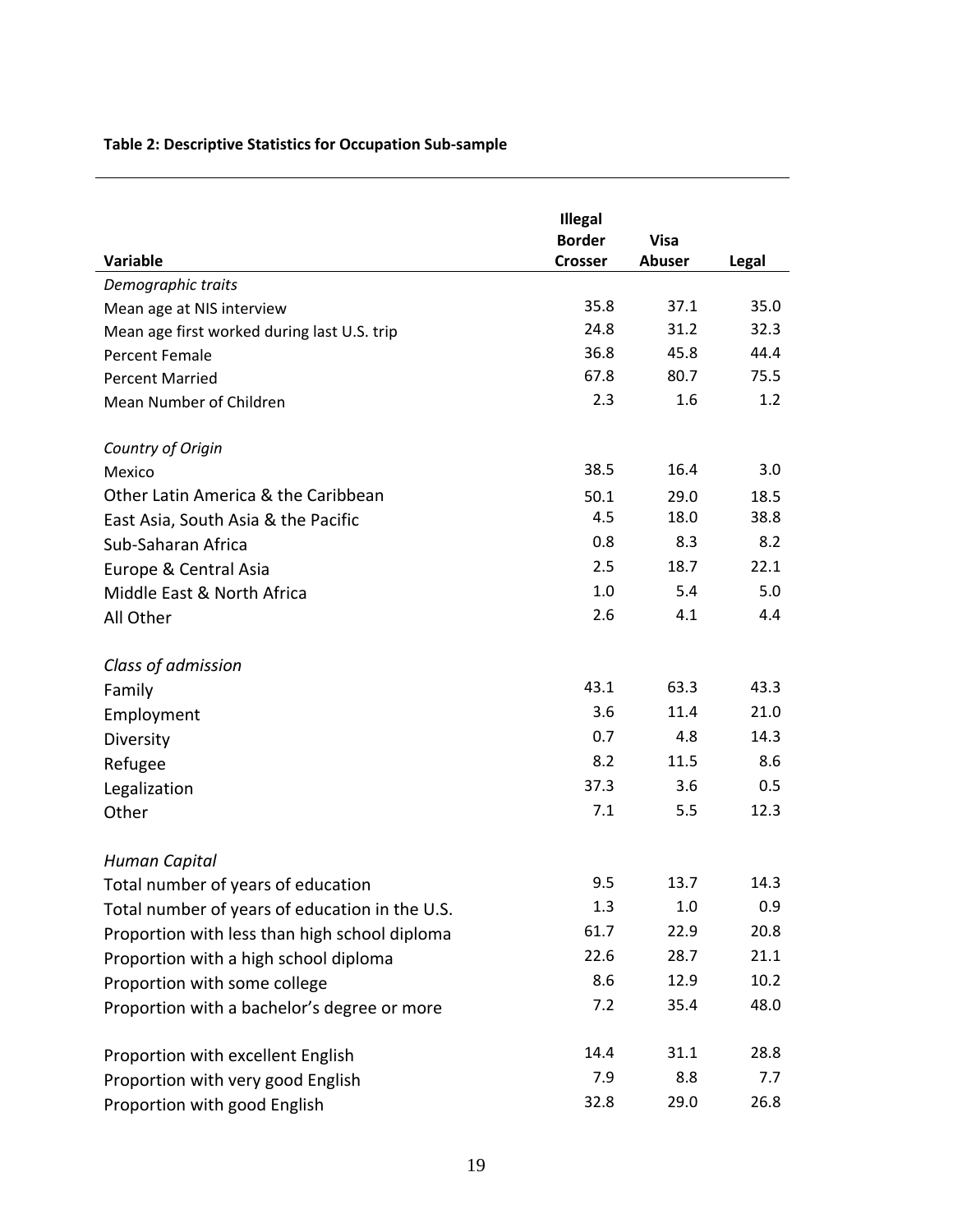### **Table 2, continued:**

|                                                      | <b>Illegal</b> |               |          |
|------------------------------------------------------|----------------|---------------|----------|
|                                                      | <b>Border</b>  | <b>Visa</b>   |          |
| Variable                                             | <b>Crosser</b> | <b>Abuser</b> | Legal    |
| <b>Outcomes</b>                                      |                |               |          |
| Median Occupation Annual Earnings at pre-LPR job     | \$15,160       | \$19,727      | \$23,913 |
| Median Occupation Annual Earnings at post-LPR job    | \$18,272       | \$23,418      | \$25,613 |
| Mean Change in Median Occupation Annual Earnings     | \$3,112        | \$3,692       | \$1,700  |
| Mean duration of pre-LPR job (years)                 | 3.8            | 2.5           | 1.4      |
| Mean time elapsed since start of pre-LPR job (years) | 11.0           | 5.9           | 2.7      |
| Number of Observations                               | 945            | 1.071         | 2.470    |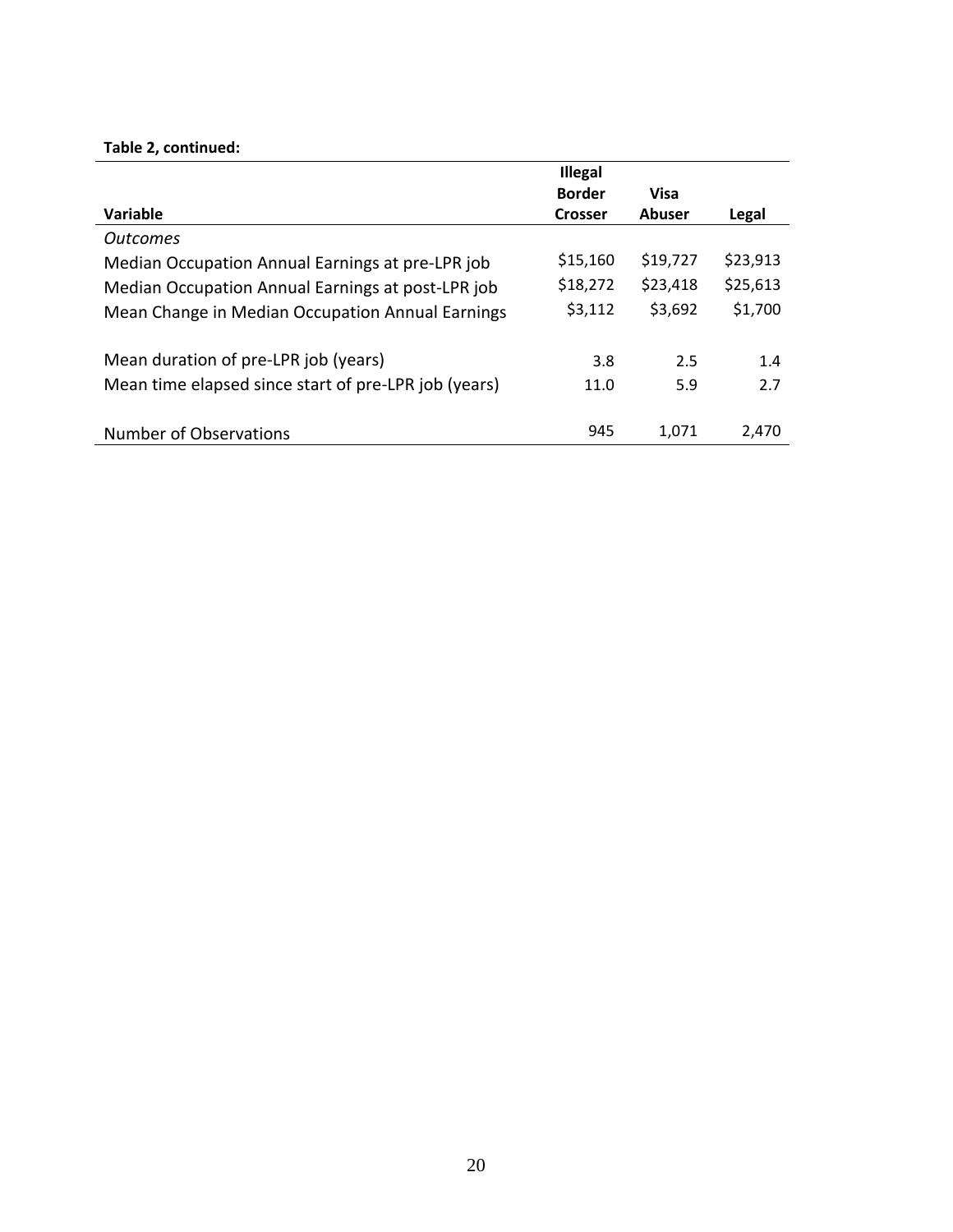### **Table 3: Occupational Distribution and Mobility from T2 to T3**

|                | Illegal Border Crossers during pre-LPR job: |            |          |            |
|----------------|---------------------------------------------|------------|----------|------------|
|                |                                             | $%$ in     |          | $%$ in     |
|                |                                             | pre-       | % same   | post-      |
|                |                                             | <b>LPR</b> | in post- | <b>LPR</b> |
| Rank           | pre-LPR occupation                          | job        | LPR job  | job        |
| 1              | Maids And Housekeeping Cleaners             | 7.4        | 42.3     | 7.2        |
| $\overline{2}$ | <b>Other Agricultural Workers</b>           | 7.3        | 28.1     | 2.7        |
| 3              | Janitors And Building Cleaners              | 6.0        | 24.5     | 5.5        |
| 4              | <b>Dishwashers</b>                          | 5.2        | 0.0      | 0.5        |
| 5              | <b>Child Care Workers</b>                   | 5.1        | 13.3     | 1.6        |
| 6              | Cooks                                       | 4.4        | 28.2     | 5.0        |
| 7              | <b>Construction Laborers</b>                | 4.1        | 31.9     | 3.0        |
| 8              | Cashiers                                    | 3.7        | 22.2     | 2.7        |
| 9              | Grounds Maintenance Workers                 | 3.5        | 36.5     | 2.4        |
| 10             | Sewing Machine Operator                     | 2.5        | 27.0     | 1.0        |
|                | Sum/Totals                                  | 49.2       | 25.7     | 31.5       |

Visa Abusers during pre‐LPR job:

|             |                                             | $%$ in     |          | $%$ in     |
|-------------|---------------------------------------------|------------|----------|------------|
|             |                                             | pre-       | % same   | post-      |
|             |                                             | <b>LPR</b> | in post- | <b>LPR</b> |
| <b>Rank</b> | pre-LPR occupation                          | job        | LPR job  | job        |
| 1           | Cashiers                                    | 5.9        | 23.9     | 2.7        |
| 2           | Maids And Housekeeping Cleaners             | 4.4        | 44.4     | 3.4        |
| 3           | Janitors And Building Cleaners              | 3.7        | 26.1     | 2.2        |
| 4           | Cooks                                       | 3.4        | 52.7     | 3.1        |
| 5           | <b>Retail Salespersons</b>                  | 3.3        | 36.9     | 3.6        |
| 6           | <b>Waiters And Waitresses</b>               | 3.3        | 33.3     | 2.6        |
| 7           | <b>Child Care Workers</b>                   | 3.0        | 44.3     | 2.2        |
| 8           | <b>Construction Laborers</b>                | 2.3        | 28.1     | 1.7        |
| 9           | Nursing, Psychiatric, And Home Health Aides | 2.0        | 57.1     | 3.0        |
| 10          | Grounds Maintenance Workers                 | 2.0        | 13.9     | 0.3        |
|             | Sum/Totals                                  | 33.2       | 35.6     | 24.8       |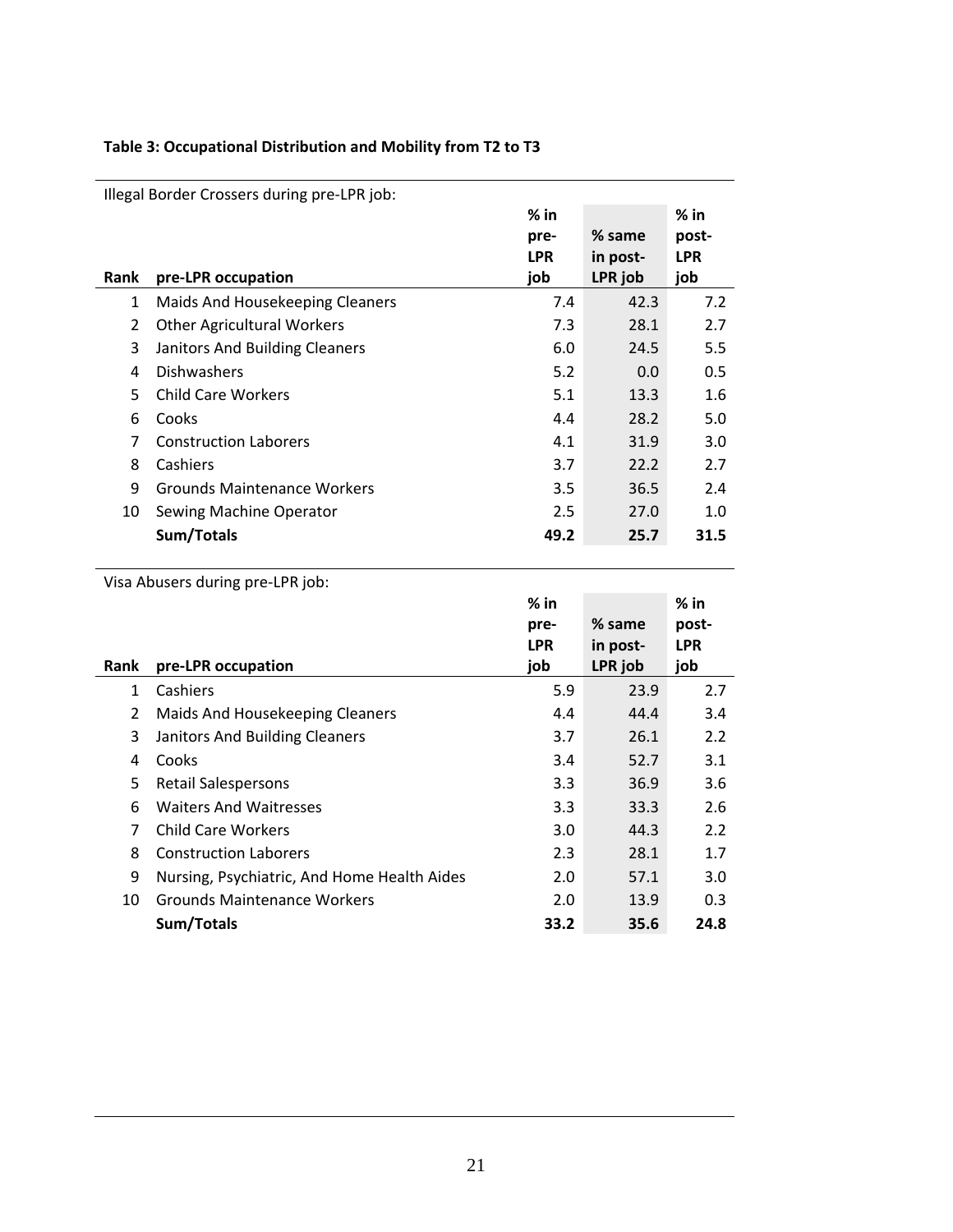|      | Legal during pre-LPR job:                   |            |          |            |
|------|---------------------------------------------|------------|----------|------------|
|      |                                             | $%$ in     |          | $%$ in     |
|      |                                             | pre-       | % same   | post-      |
|      |                                             | <b>LPR</b> | in post- | <b>LPR</b> |
| Rank | pre-LPR occupation                          | job        | LPR job  | job        |
| 1    | Cashiers                                    | 5.9        | 65.4     | 5.0        |
| 2    | <b>Computer Software Engineers</b>          | 3.9        | 72.8     | 4.3        |
| 3    | <b>Waiters And Waitresses</b>               | 3.4        | 51.0     | 2.1        |
| 4    | Maids And Housekeeping Cleaners             | 3.4        | 77.5     | 2.9        |
| 5    | Janitors And Building Cleaners              | 3.3        | 60.3     | 3.6        |
| 6    | <b>Postsecondary Teachers</b>               | 3.0        | 37.0     | 1.7        |
| 7    | Nursing, Psychiatric, And Home Health Aides | 2.5        | 60.6     | 2.8        |
| 8    | <b>Retail Salespersons</b>                  | 2.4        | 62.1     | 2.5        |
| 9    | <b>Registered Nurses</b>                    | 2.4        | 79.9     | 2.4        |
| 10   | <b>Stock Clerks And Order Fillers</b>       | 2.3        | 52.3     | 1.7        |
|      | Sum/Totals                                  | 32.6       | 62.4     | 29.1       |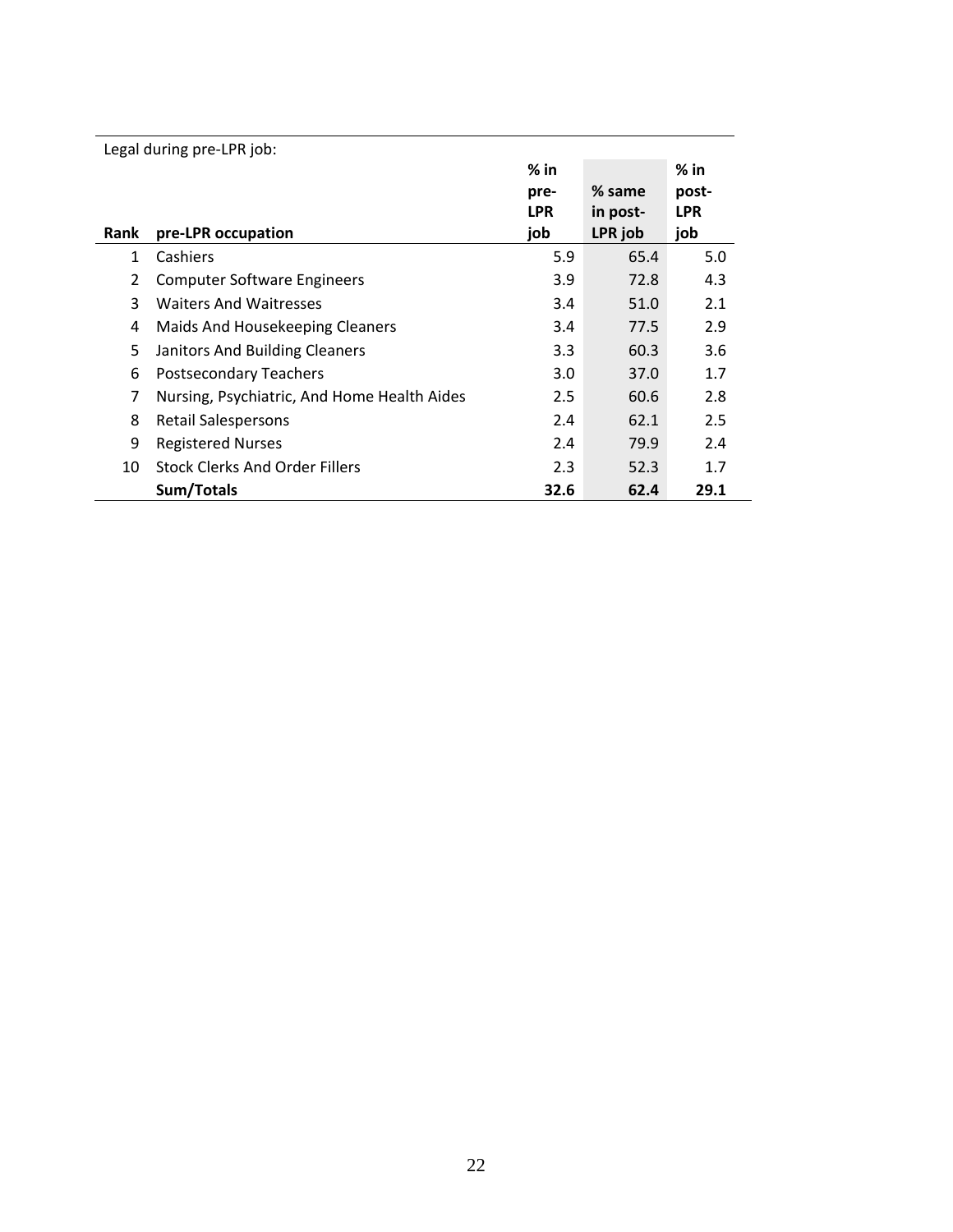|                                       |          |                |          | Model    |          |          |                |
|---------------------------------------|----------|----------------|----------|----------|----------|----------|----------------|
| Characteristics                       | 1        | $\overline{2}$ | 3        | 4        | 5        | 6        | $\overline{7}$ |
| Visa Abuser at Pre-LPR job            | $-0.134$ | $-0.071$       | $-0.135$ | $-0.127$ | $-0.115$ | $-0.072$ | $-0.057$       |
|                                       | (2.48)   | (2.03)         | (2.47)   | (2.57)   | (2.55)   | (2.25)   | (1.93)         |
| Illegal Border Crosser at Pre-LPR job | $-0.370$ | $-0.195$       | $-0.329$ | $-0.260$ | $-0.169$ | $-0.114$ | $-0.076$       |
|                                       | (4.47)   | (4.34)         | (4.22)   | (3.91)   | (3.43)   | (3.40)   | (2.63)         |
| Female*Visa Abuser                    | 0.024    | 0.043          | 0.023    | 0.035    | 0.029    | 0.040    | 0.057          |
|                                       | (0.43)   | (0.89)         | (0.41)   | (0.66)   | (0.59)   | (1.00)   | (1.55)         |
| Female*Illegal Border Crosser         | 0.048    | 0.072          | 0.037    | 0.052    | 0.050    | 0.045    | 0.040          |
|                                       | (0.62)   | (1.10)         | (0.49)   | (0.73)   | (0.79)   | (0.83)   | (0.85)         |
| Female                                | $-0.410$ | $-0.427$       | $-0.416$ | $-0.304$ | $-0.279$ | $-0.331$ | $-0.338$       |
|                                       | (5.13)   | (6.83)         | (5.40)   | (3.51)   | (4.19)   | (5.24)   | (5.70)         |
| Age at Pre-LPR job                    |          |                |          | 0.040    | 0.018    | 0.015    | 0.011          |
|                                       |          |                |          | (5.28)   | (3.44)   | (3.26)   | (2.70)         |
| Age at Pre-LPR job <sup>2</sup> /100  |          |                |          | $-0.056$ | $-0.029$ | $-0.026$ | $-0.021$       |
|                                       |          |                |          | (5.21)   | (3.81)   | (4.06)   | (3.48)         |
| Married                               |          |                |          | 0.198    | 0.153    | 0.068    | 0.072          |
|                                       |          |                |          | (3.96)   | (3.79)   | (2.41)   | (3.00)         |
| Number of Children                    |          |                |          | $-0.012$ | 0.001    | 0.002    | 0.007          |
|                                       |          |                |          | (0.99)   | (0.09)   | (0.22)   | (0.78)         |
| Female*Married                        |          |                |          | $-0.145$ | $-0.127$ | $-0.053$ | $-0.069$       |
|                                       |          |                |          | (2.30)   | (2.09)   | (1.27)   | (1.79)         |
| Married*Number of Children            |          |                |          | $-0.021$ | $-0.020$ | $-0.012$ | $-0.017$       |
|                                       |          |                |          | (1.67)   | (1.57)   | (1.10)   | (1.75)         |
| Female*Number of Children             |          |                |          | $-0.022$ | $-0.014$ | $-0.006$ | $-0.014$       |
|                                       |          |                |          | $-1.510$ | $-1.100$ | $-0.530$ | $-1.160$       |
| Female*Married*Number of Children     |          |                |          | 0.020    | 0.016    | 0.007    | 0.017          |
|                                       |          |                |          | (1.06)   | (0.87)   | (0.43)   | (1.14)         |

# **Table 4: OLS Regression Results, Log of Occupational Annual Earnings, Pre-LPR Status Period**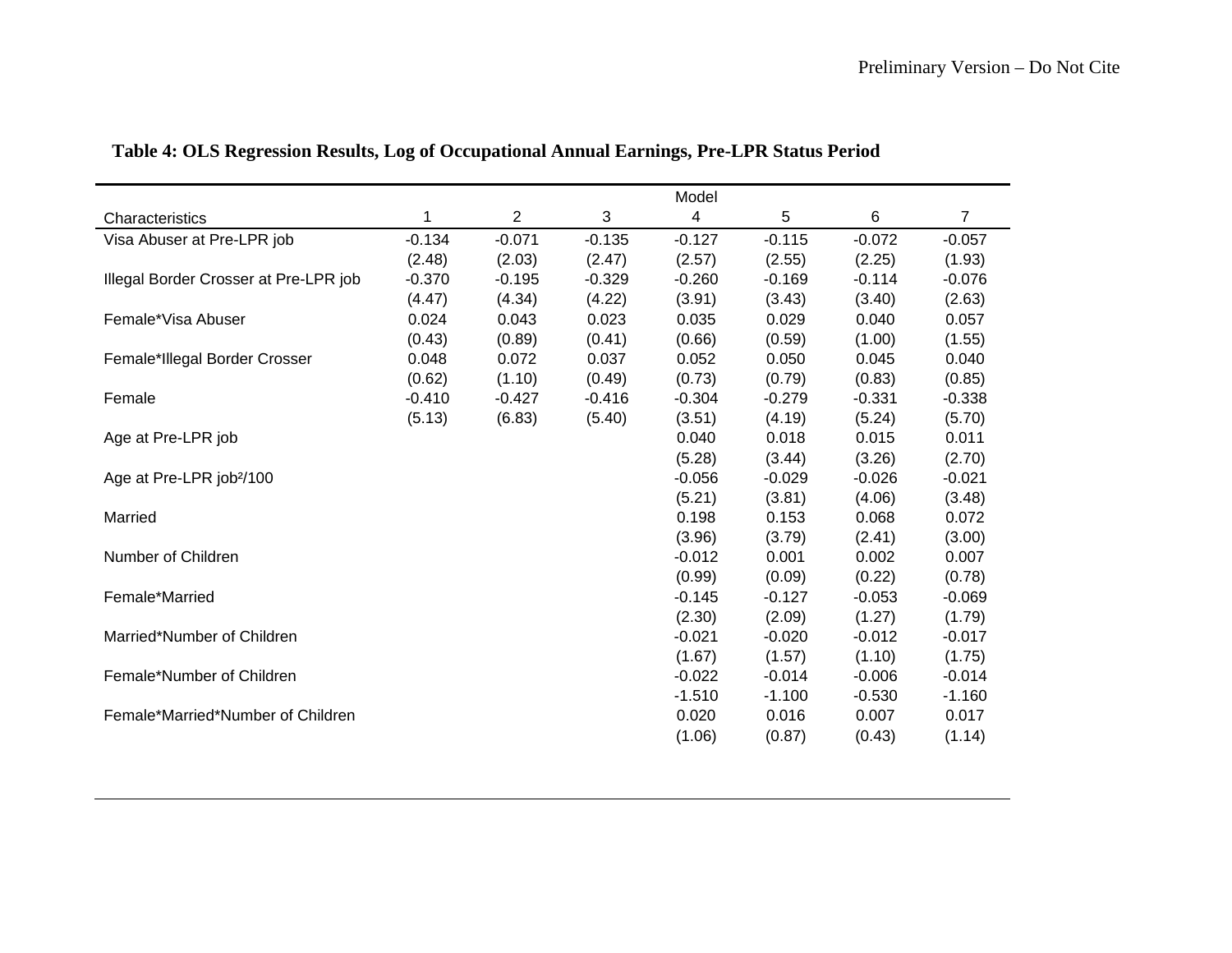|                                     |       |       |           | Model     |           |          |                |
|-------------------------------------|-------|-------|-----------|-----------|-----------|----------|----------------|
|                                     | 1     | 2     | 3         | 4         | 5         | 6        | $\overline{7}$ |
| Years of Education before Migration |       |       |           |           | 0.032     | 0.020    | 0.015          |
|                                     |       |       |           |           | (5.29)    | (5.24)   | (4.51)         |
| Female*Years of Ed before Migration |       |       |           |           | $-0.003$  | $-0.004$ | $-0.001$       |
|                                     |       |       |           |           | (0.42)    | (0.66)   | (0.30)         |
| Class of Admission:                 |       |       |           |           |           |          |                |
| <b>Employment Preferences</b>       |       |       |           |           |           | 0.469    | 0.382          |
|                                     |       |       |           |           |           | (6.42)   | (6.44)         |
| <b>Diversity Lottery</b>            |       |       |           |           |           | $-0.205$ | $-0.188$       |
|                                     |       |       |           |           |           | (5.97)   | (6.60)         |
| Refugee                             |       |       |           |           |           | $-0.056$ | $-0.071$       |
|                                     |       |       |           |           |           | (1.55)   | (2.42)         |
| Legalization                        |       |       |           |           |           | $-0.036$ | $-0.045$       |
|                                     |       |       |           |           |           | (1.13)   | (1.64)         |
| Other                               |       |       |           |           |           | $-0.087$ | $-0.078$       |
|                                     |       |       |           |           |           | (3.40)   | (3.51)         |
| Includes Fixed Effects:             |       |       |           |           |           |          |                |
| Country of Origin                   | No    | Yes   | <b>No</b> | <b>No</b> | <b>No</b> | Yes      | Yes            |
| Year of Arrival                     | No    | No    | Yes       | Yes       | Yes       | Yes      | Yes            |
| <b>State</b>                        | No    | No    | No        | Yes       | Yes       | Yes      | Yes            |
| Industry                            | No    | No    | No        | No        | No        | No       | Yes            |
| R-Squared                           | 0.189 | 0.300 | 0.211     | 0.258     | 0.301     | 0.449    | 0.554          |
| Number of Observations              |       |       |           | 4,486     |           |          |                |

Note: The t-statistics, shown in parentheses, are calculated based on standard errors clustered around occupations.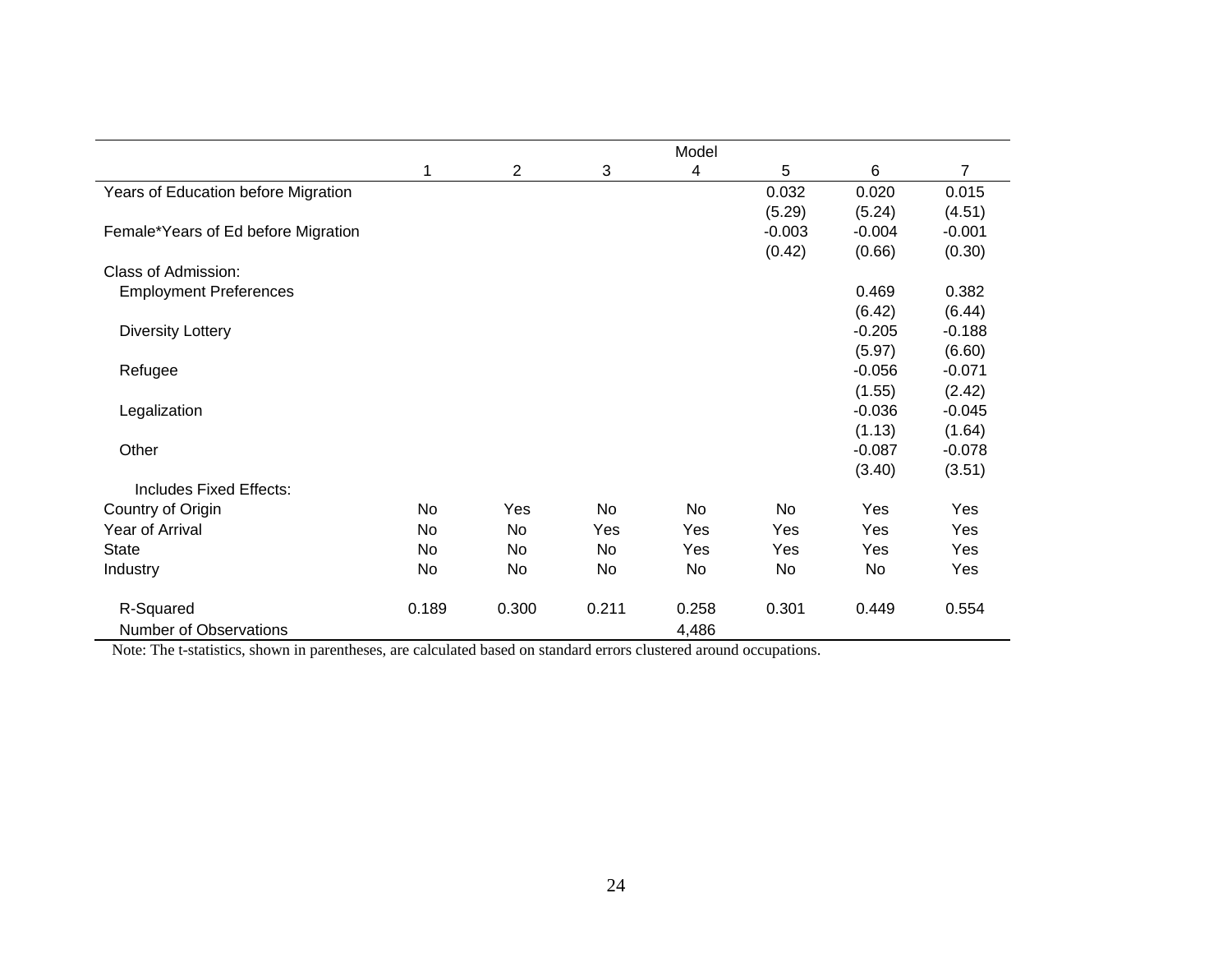|                                        |          |          |          | Model    |          |          |                |
|----------------------------------------|----------|----------|----------|----------|----------|----------|----------------|
| Characteristics                        | 1        | 2        | 3        | 4        | 5        | 6        | $\overline{7}$ |
| Visa Abuser at Pre-LPR job             | 0.125    | 0.118    | 0.080    | 0.081    | 0.087    | 0.074    | 0.084          |
|                                        | (5.52)   | (5.37)   | (3.69)   | (3.68)   | (3.94)   | (3.35)   | (3.78)         |
| Illegal Border Crosser at Pre-LPR job  | 0.132    | 0.096    | 0.018    | 0.017    | 0.041    | 0.019    | 0.034          |
|                                        | (4.47)   | (3.35)   | (0.55)   | (0.53)   | (1.27)   | (0.59)   | (1.05)         |
| Female*Visa Abuser                     | $-0.069$ | $-0.075$ | $-0.064$ | $-0.054$ | $-0.058$ | $-0.055$ | $-0.060$       |
|                                        | (2.03)   | (2.23)   | (1.98)   | (1.71)   | (1.80)   | (1.73)   | (1.91)         |
| Female*Illegal Border Crosser          | $-0.096$ | $-0.104$ | $-0.098$ | $-0.078$ | $-0.069$ | $-0.071$ | $-0.074$       |
|                                        | (2.29)   | (2.53)   | (2.29)   | (1.89)   | (1.64)   | (1.68)   | (1.78)         |
| Female                                 | 0.019    | 0.024    | 0.033    | 0.076    | 0.045    | 0.051    | 0.059          |
|                                        | (0.82)   | (1.01)   | (1.56)   | (2.55)   | (0.85)   | (0.95)   | (1.07)         |
| Age at NIS interview                   |          |          |          | $-0.003$ | 0.000    | $-0.001$ | $-0.002$       |
|                                        |          |          |          | (0.76)   | (0.06)   | (0.17)   | (0.32)         |
| Age at NIS interview <sup>2</sup> /100 |          |          |          | 0.001    | $-0.002$ | $-0.001$ | 0.000          |
|                                        |          |          |          | (0.24)   | (0.38)   | (0.17)   | (0.02)         |
| Married                                |          |          |          | 0.010    | 0.011    | 0.013    | 0.018          |
|                                        |          |          |          | (0.42)   | (0.46)   | (0.58)   | (0.80)         |
| Number of Children                     |          |          |          | 0.002    | 0.007    | 0.007    | 0.006          |
|                                        |          |          |          | (0.21)   | (0.79)   | (0.75)   | (0.59)         |
| Female*Married                         |          |          |          | $-0.039$ | $-0.031$ | $-0.034$ | $-0.032$       |
|                                        |          |          |          | (1.08)   | (0.88)   | (0.97)   | (0.89)         |
| Married*Number of Children             |          |          |          | 0.001    | $-0.001$ | 0.000    | 0.000          |
|                                        |          |          |          | (0.13)   | (0.05)   | (0.01)   | (0.01)         |
| Female*Number of Children              |          |          |          | $-0.016$ | $-0.008$ | $-0.009$ | $-0.009$       |
|                                        |          |          |          | (1.40)   | (0.68)   | (0.75)   | (0.82)         |
| Female*Married*Number of Children      |          |          |          | 0.004    | 0.001    | 0.002    | 0.001          |
|                                        |          |          |          | (0.27)   | (0.06)   | (0.15)   | (0.09)         |
|                                        |          |          |          |          |          |          |                |

| Table 5: OLS Regression Results, Change in Log of Occupational Annual Earnings, Post-Pre LPR Status Periods. |  |  |
|--------------------------------------------------------------------------------------------------------------|--|--|
|                                                                                                              |  |  |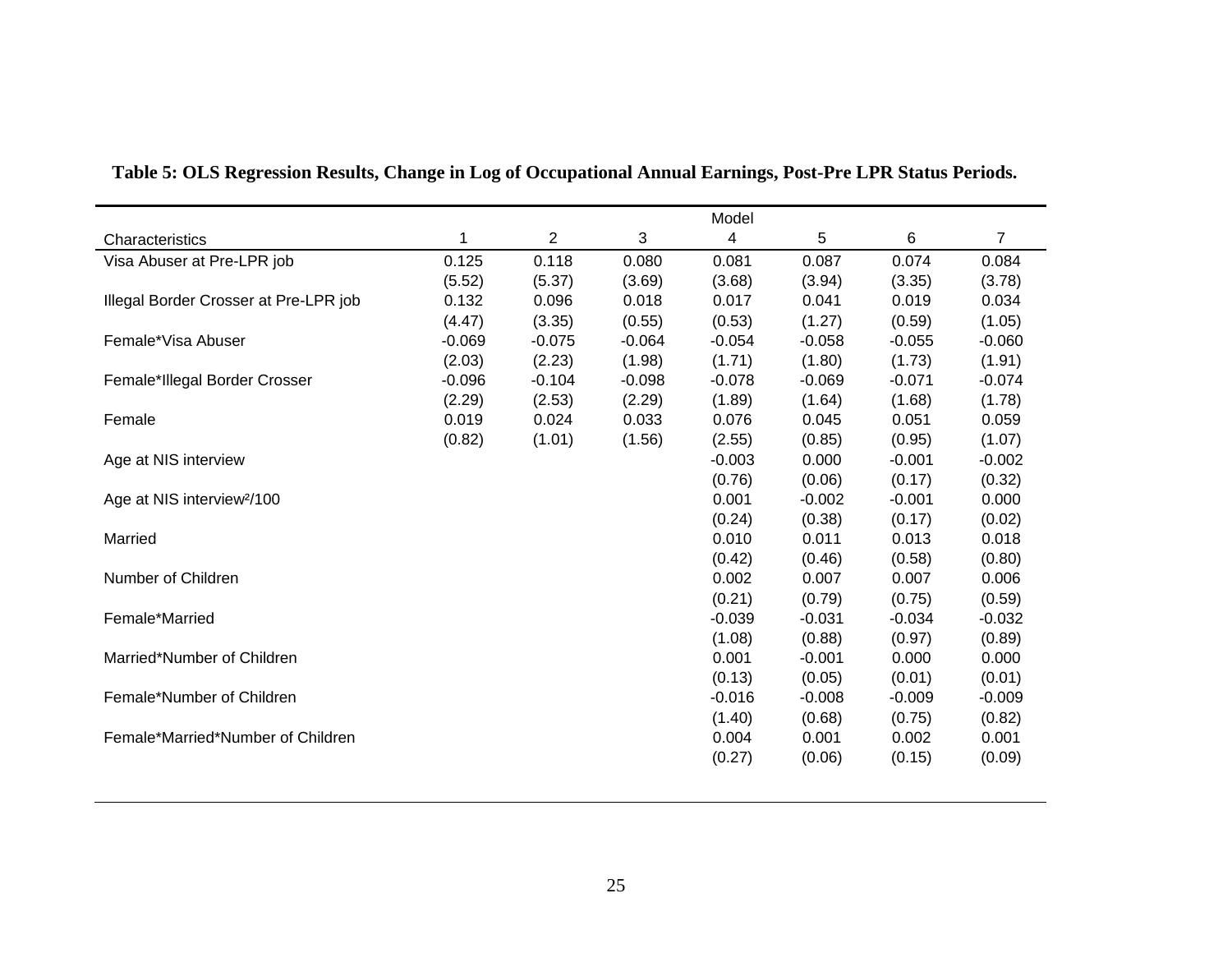|                                     |   |                |   | Model |          |          |          |
|-------------------------------------|---|----------------|---|-------|----------|----------|----------|
|                                     | 1 | $\overline{2}$ | 3 | 4     | 5        | 6        | 7        |
| Years of Education before Migration |   |                |   |       | 0.007    | 0.009    | 0.010    |
|                                     |   |                |   |       | (2.45)   | (2.71)   | (2.94)   |
| Years of Education in the U.S.      |   |                |   |       | 0.024    | 0.024    | 0.026    |
|                                     |   |                |   |       | (3.57)   | (3.69)   | (4.12)   |
| <b>Excellent English</b>            |   |                |   |       | $-0.037$ | $-0.031$ | $-0.053$ |
|                                     |   |                |   |       | (1.10)   | (0.90)   | (1.50)   |
| Very Good English                   |   |                |   |       | $-0.040$ | $-0.039$ | $-0.046$ |
|                                     |   |                |   |       | (1.20)   | (1.16)   | (1.34)   |
| Good English                        |   |                |   |       | 0.045    | 0.045    | 0.037    |
|                                     |   |                |   |       | (1.76)   | (1.75)   | (1.53)   |
| Female*Years of Ed before Migration |   |                |   |       | 0.000    | 0.000    | $-0.001$ |
|                                     |   |                |   |       | (0.08)   | (0.01)   | (0.17)   |
| Female*Years of Ed in the U.S.      |   |                |   |       | $-0.001$ | $-0.001$ | $-0.002$ |
|                                     |   |                |   |       | (0.06)   | (0.11)   | (0.26)   |
| Female*Excellent English            |   |                |   |       | 0.072    | 0.071    | 0.081    |
|                                     |   |                |   |       | (1.31)   | (1.31)   | (1.52)   |
| Female*Very Good English            |   |                |   |       | 0.109    | 0.113    | 0.110    |
|                                     |   |                |   |       | (1.82)   | (1.91)   | (1.84)   |
| Female*Good English                 |   |                |   |       | $-0.042$ | $-0.041$ | $-0.036$ |
|                                     |   |                |   |       | (1.22)   | (1.20)   | (1.05)   |
| Duration of Pre-LPR Job             |   |                |   |       |          | 0.006    | 0.007    |
|                                     |   |                |   |       |          | (2.71)   | (3.08)   |
| Interval Between LPR and Interview  |   |                |   |       |          | $-0.001$ | $-0.001$ |
|                                     |   |                |   |       |          | (0.28)   | (0.29)   |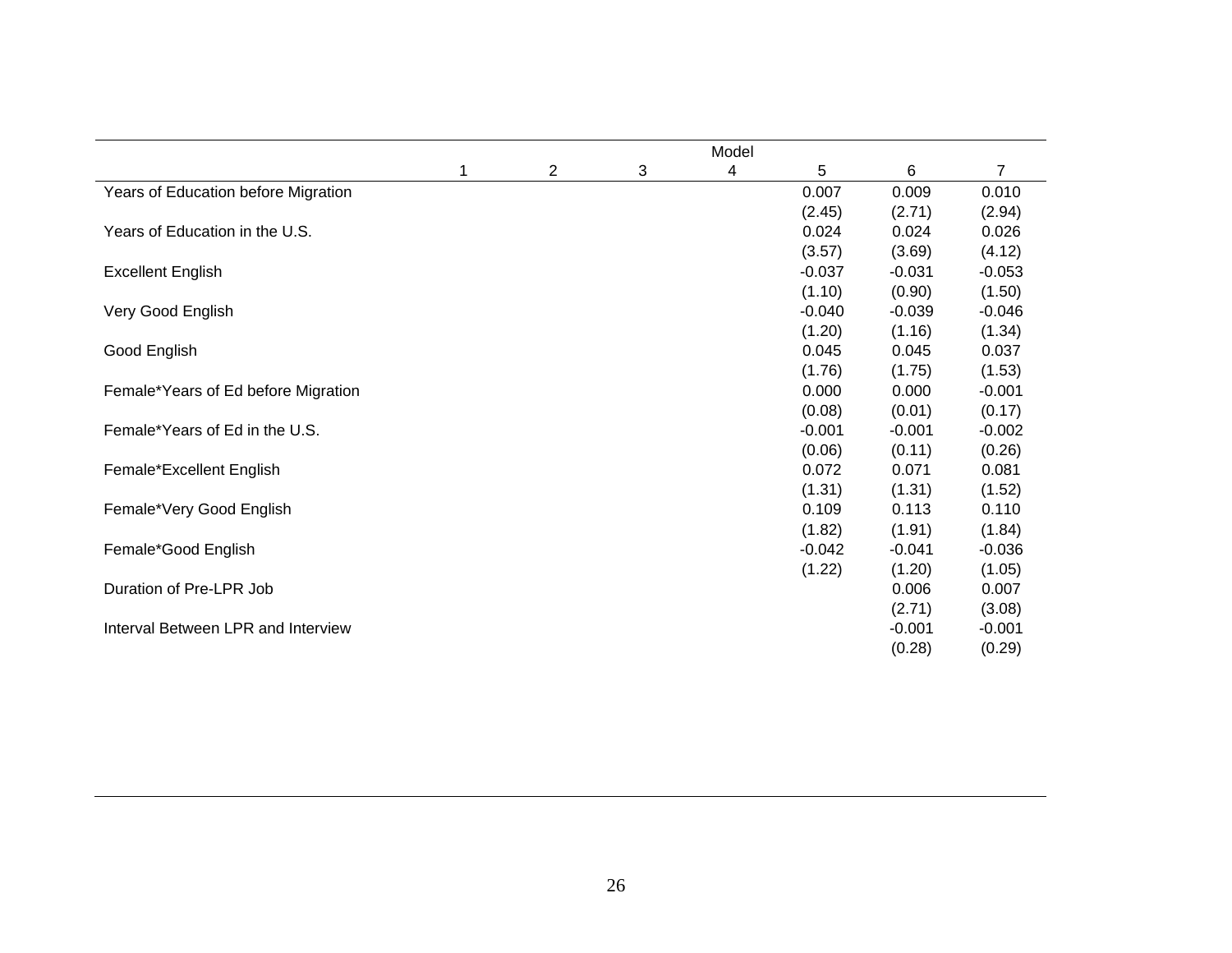|                               | Model |       |           |           |           |          |                |  |
|-------------------------------|-------|-------|-----------|-----------|-----------|----------|----------------|--|
|                               | 1     | 2     | 3         | 4         | 5         | 6        | $\overline{7}$ |  |
| Class of Admission:           |       |       |           |           |           |          |                |  |
| <b>Employment Preferences</b> |       |       |           |           |           | $-0.067$ | $-0.060$       |  |
|                               |       |       |           |           |           | (2.05)   | (1.80)         |  |
| <b>Diversity Lottery</b>      |       |       |           |           |           | $-0.008$ | $-0.026$       |  |
|                               |       |       |           |           |           | (0.38)   | (1.07)         |  |
| Refugee                       |       |       |           |           |           | $-0.005$ | $-0.043$       |  |
|                               |       |       |           |           |           | (0.18)   | (1.28)         |  |
| Legalization                  |       |       |           |           |           | 0.003    | $-0.001$       |  |
|                               |       |       |           |           |           | (0.08)   | (0.03)         |  |
| Other                         |       |       |           |           |           | 0.018    | 0.016          |  |
|                               |       |       |           |           |           | (0.89)   | (0.76)         |  |
| Includes Fixed Effects:       |       |       |           |           |           |          |                |  |
| Country of Origin             | No    | Yes   | <b>No</b> | <b>No</b> | <b>No</b> | Yes      | Yes            |  |
| Year of Arrival               | No    | No    | Yes       | Yes       | Yes       | Yes      | Yes            |  |
| <b>State</b>                  | No    | No.   | No        | Yes       | Yes       | Yes      | Yes            |  |
| Industry                      | No    | No    | No        | No        | No        | No       | Yes            |  |
| R-Squared                     | 0.018 | 0.035 | 0.108     | 0.118     | 0.139     | 0.144    | 0.155          |  |
| Number of Observations        |       |       |           | 4,486     |           |          |                |  |

Note: The t-statistics, shown in parentheses, are calculated based on standard errors clustered around occupations.